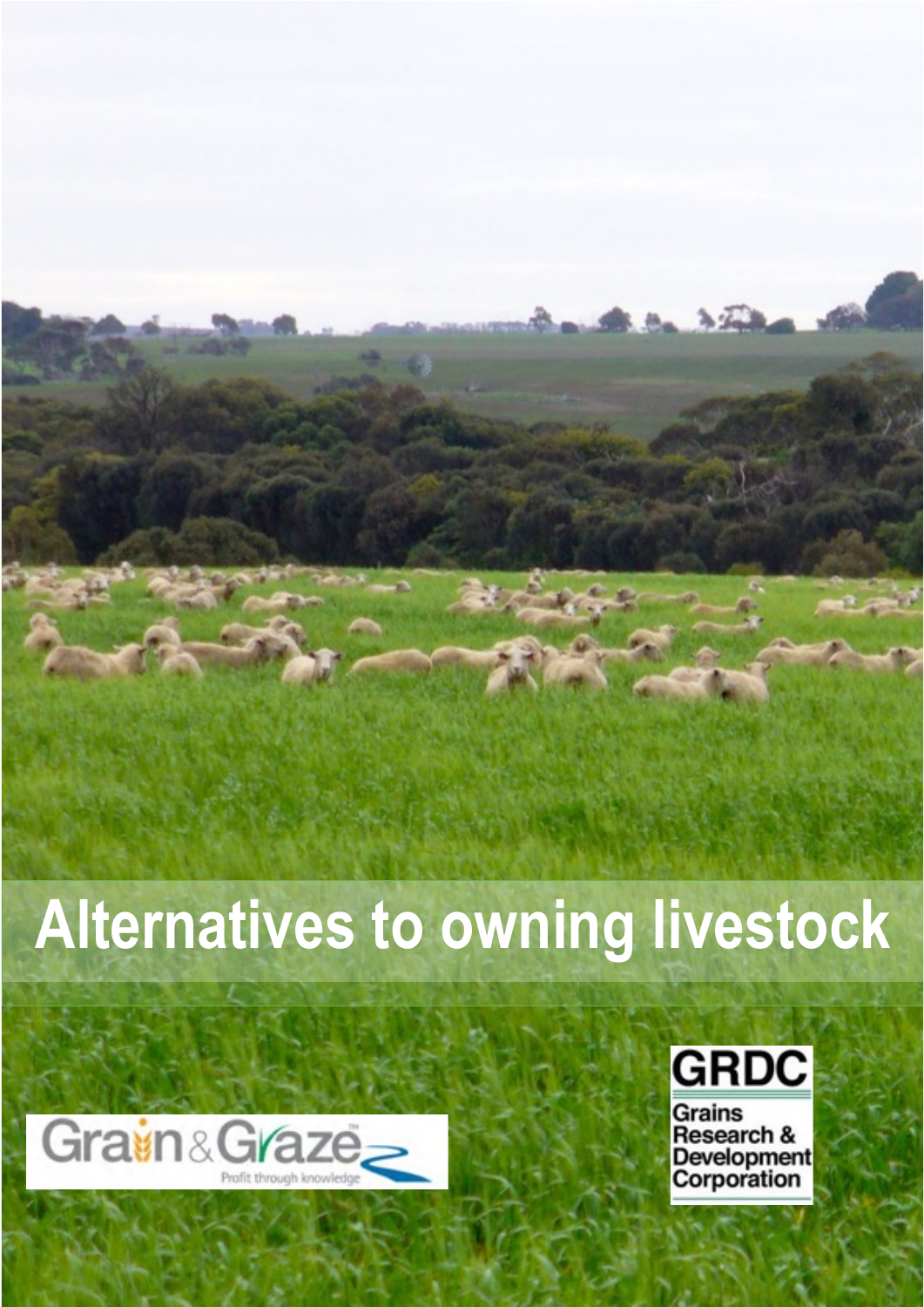# **Table of Contents**

| Building the business with low capital: a case study example 4 |  |
|----------------------------------------------------------------|--|
|                                                                |  |
|                                                                |  |
|                                                                |  |
|                                                                |  |
|                                                                |  |
|                                                                |  |
|                                                                |  |
|                                                                |  |
|                                                                |  |
|                                                                |  |
|                                                                |  |
|                                                                |  |
|                                                                |  |
|                                                                |  |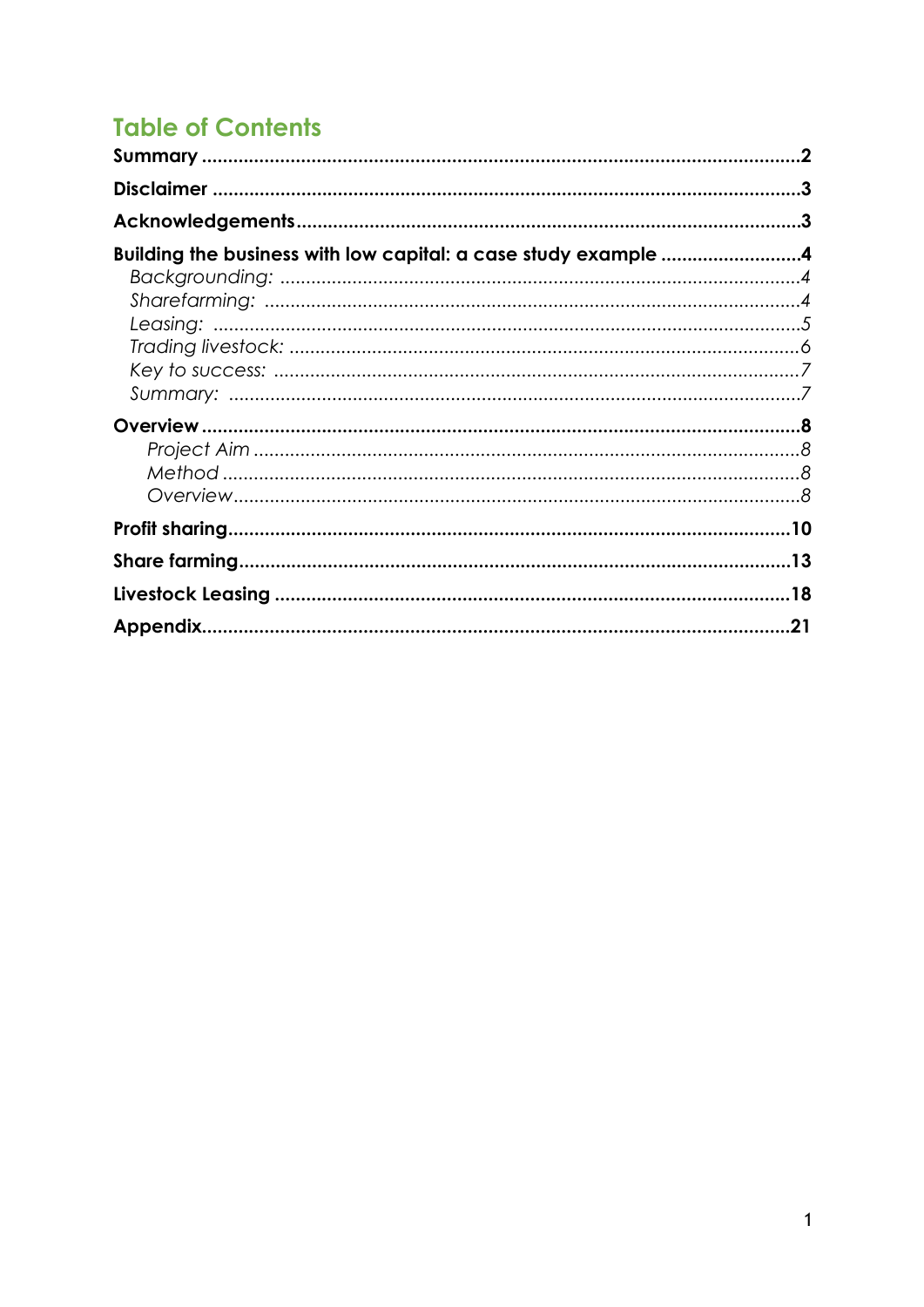# **Summary**

There are alternatives to owning livestock that could suit some businesses, and would allow these businesses to establish, expand or value add without the need for a large up-front capital outlay. These alternatives include profit sharing, agistment, share farming and livestock leasing. These types of arrangements are uncommon within the sheep industry, however as the case studies within this report demonstrate, they can be successful and benefit both parties.

Profit sharing arrangements can provide an opportunity for both investing parties to value add a product they otherwise may not have been able to. The capital investment required from both parties is generally low, as it involves investing the value of the asset to be value added, in addition to labour. The risk is shared between the parties, although not necessarily in equal amounts. Agistment provides an opportunity for the party offering the agistment to value add an underutilised forage resource. For the livestock owners agistment may provide a lower cost option to supplimentry feed livestock and the ability to destock land at risk of becoming damaged. In this arrangement the risk and capital outlay is held by the livestock owner, and allows the forage owner to earn additional income with very little risk or capital required. Share farming can provide an opportunity for the non-asset owner to establish or grow a farming business without a large capital outlay. For the asset owner, it allows greater control over their equity than would be the case in a leasing arrangement. Both parties share in the upside and downside of prices and production. Livestock leasing can enable the lessee to build up equity in the livestock throughout the life of the arrangement, without having the high up-front capital cost of purchasing livestock outright. The aim of this arrangement, for the lessee, should be to have developed the equity in the livestock by the end of the agreement. For the lessor, it may provide an opportunity to leave farming or relinquish a livestock enterprise over a period of time while pursuing other opportunities/interests, without having to sell their livestock genetics. Under this arrangement, the lessor can then choose to reenter farming or a livestock enterprise at a future date without the capital outlay of re-purchasing sheep or having to re-establish their former genetic base.

A successful alternative arrangement, where one party does not own the livestock relies on the situation being a win/win for both parties involved. It is important to have trust and good communication in all arrangements, but is critical to the success of share farming and profit sharing arrangements where the asset owner is more involved with the day to day management and decision making. In all situations, it is important to consider the length of the arrangement, as this can have a significant effect on the potential risk to the non-stock owner, most particularly in the case of livestock leasing. In a three year lease one poor year can mean that very little profit is made by the lease.

There are many variations in which profit sharing, agistment, share farming and leasing arrangements can be developed to benefit both parties. Before choosing to enter into any arrangement, whether it be as the owner or nonowner of livestock, it is important to ensure decision making is based on a proper economic analysis that considers risk and return on investment.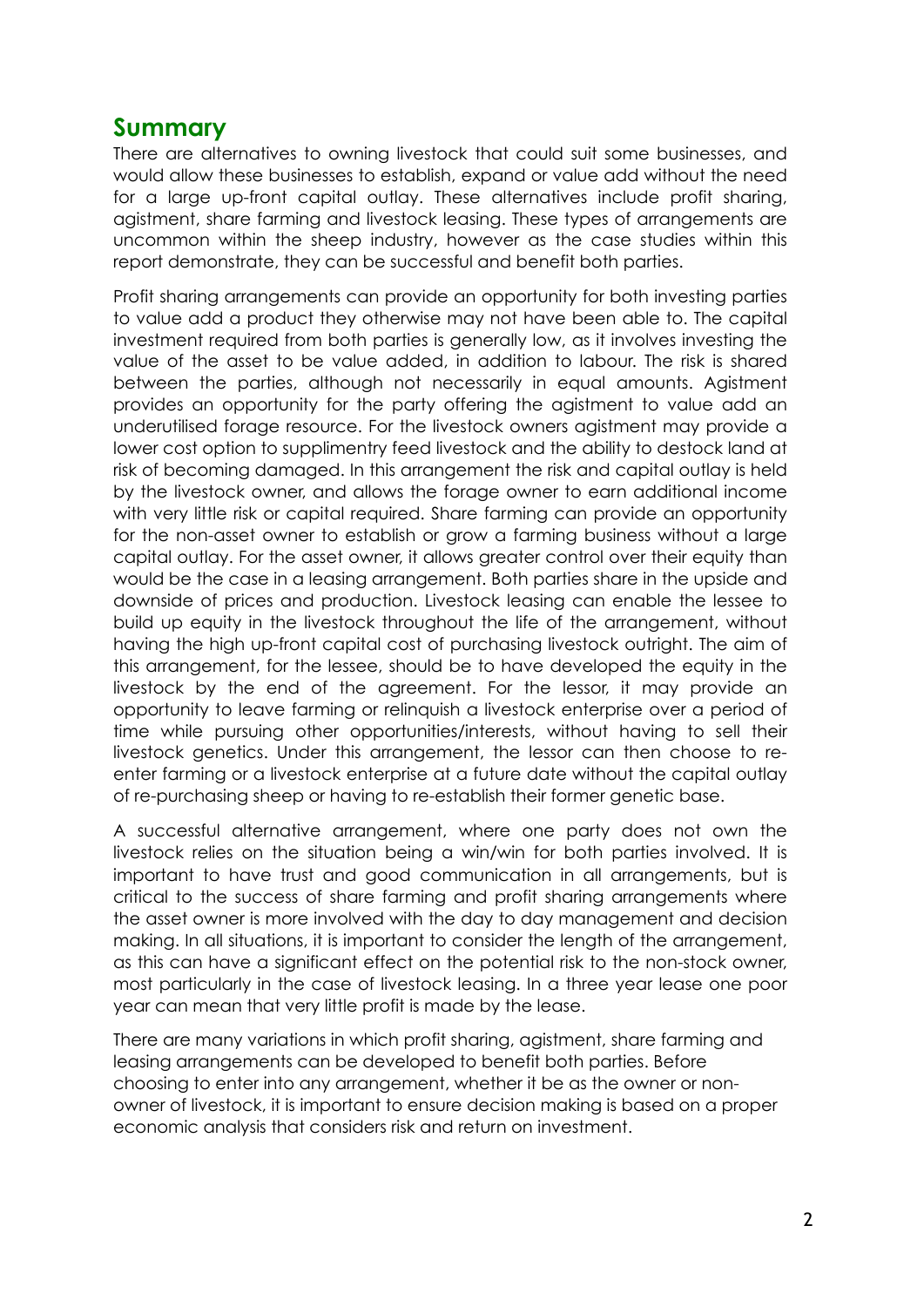# **Disclaimer**

The information contained within this report comprises general statements. The reader is advised and needs to be aware that such information may be incomplete or unable to be used for any specific situation. No reliance or actions must therefore be made on that information without prior seeking professional advice. To the extent permitted by law, Penny Roberts Craig excludes any liability for negligence, or any loss, including indirect or consequential damages arising from, or in relation to, using this publication and the information or material contained within it.

# **Acknowledgements**

The author wish to thank the case study producers for willing providing their time and business information, Ken Solly, Solly Business Services, for his professional expertise and editing role, and Sarah Slee for her editing role.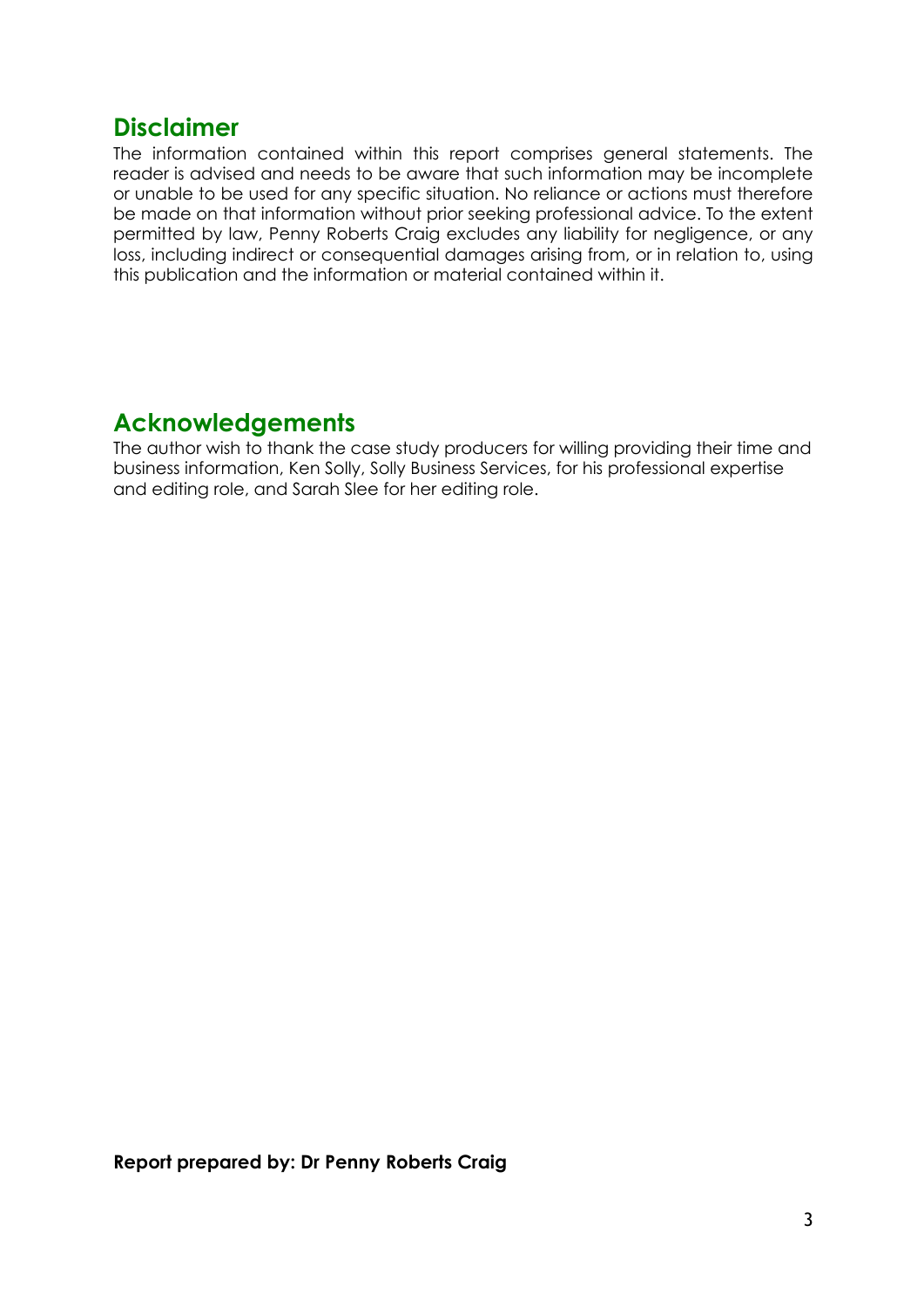# **Building the business with low capital: a case study example**

The case studies on profit sharing, agistment, sharefarming and leasing have all demonstrated how alternatives to owning livestock can allow a business to establish, expand or value add without the need for up front capital. The following case study presents the narrative of a business that has used a range of techniques requiring low upfront capital including agistment stock, leasing and sharefarming land, to build up capital and create a very successful livestock trading business.

The case study property is currently made up of owned, sharefarmed and leased land, 10%, 33%, and 57% respectively. The business does not own any breeding stock, instead they trade stock. They sow wheat, canola and ryegrass and are flexible with the end purpose of the crops depending on the markets for each option. The crops are sown in February/March, with the wheat and canola grazed up until August before being locked up and harvested for grain. However, depending on markets the wheat maybe grazed continuously until the end of the season if it is more economical to finish livestock on the forage then harvest a grain crop. Through this flexible approach they have been able to successfully grow their business to one that trades 8500 head of cattle and 20,000 head of lambs annually, with the business aim to achieving 800 kg/ha liveweight gain per annum.

#### **Backgrounding:**

In the past the business owners used to background stock for other livestock owners with the arrangement based on a price per kg. They undertook this for 4 years. The challenges they found in this system was it was an opportunistic arrangement for the customer. The stock owner controlled the stock type that was coming onto the property and also how long they stayed on the property for. They returns were low, a third of what they currently achieve from trading livestock, and variable, it was not something that was used by the customers each year. It was an opportunistic arrangement for the customer, so if the opportunity wasn't there then the property owner would be left with a resource they couldn't make money out of. It was however, successful in allowing them to get started as they were capital poor. Now they are able to raise their own funds to purchase stock and they have moved from this systems to livestock trading as it provides them move control and the margins are better. This move has also been made possible as lenders have changed their business model from only lending against land as security to now being willing to lend against livestock.

Backgrounding provided them with a start but the arrangement would no longer fit into the flexible business structure they have created. To work it would rely on the livestock owners to be as flexible in their business. For example the property annually sows wheat, canola and ryegrass, if wheat prices reach \$400/t they would be locking their wheat up in August and not grazing the crops out, or alternatively if wheat prices dropped to \$180/t they might graze the crops out and not harvest. This system requires flexibility that backgrounding didn't provide.

#### **Sharefarming:**

For the last 10 years the case study business has been sharefarming with a producer in a different district. This arrangement has developed over time.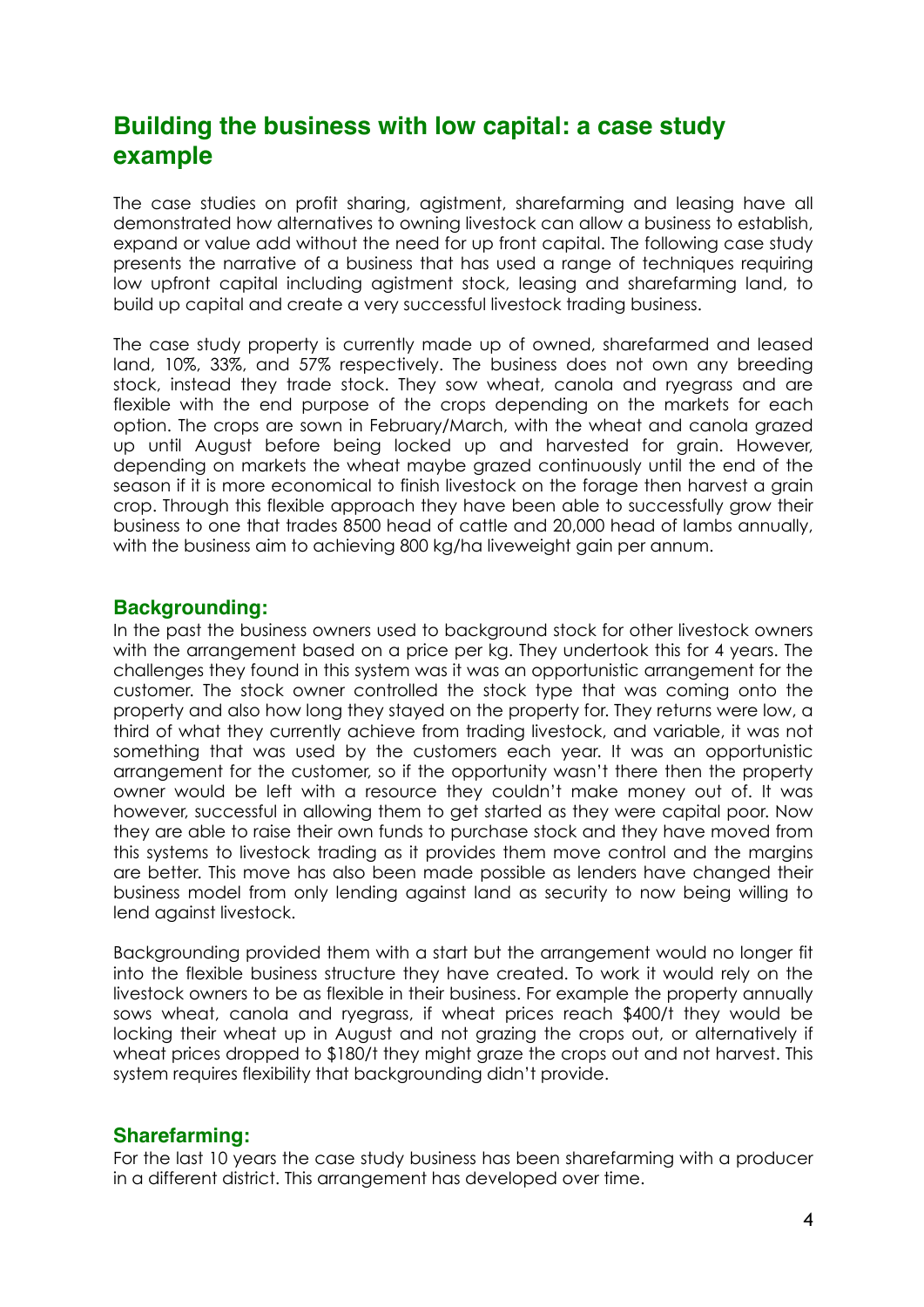Initially the arrangement was the property owner supplied the land and the sharefarmer did all the work, then they share the profits and material costs.

This arrangement has changed and evolved, with everything now done on a costed basis. As such, all the operations, eg sowing, or any labour like loading trucks is charged to the partnership. They found under the original arrangement they were wearing a lot of hidden cost. The new arrangement makes things a lot more fair and equitable. Hidden cost included a non-appreciation of the cost of running machinery, often there was more spraying or spreading that had to be done than was budgeted for. This was constraining the business, because at times more things had to be done than originally intended and as technology and practices have improved so has the workload. This new arrangement allows them to move with the changes without either partner in the arrangement being adversely affected. Both parties want to achieve the same goal, so they are making decisions based on the best outcome for the business.

The sharefarming is an ongoing arrangement, with the success of the arrangement attributed to the good relationship and good communication the two parties have. There is a formal agreement in place, although it does not have a term written into the arrangement. There reason for this is both parties have agree the moment one of them loses faith in the other the arrangement needs to finish. The arrangement works because of the good relationship they have and it will not work if that is not there. If that was to occur there would be a realisation of losses and they would go their separate ways.

The key to success of the sharefarming arrangement is trust and communication. The communication is critical as what is important to the property owner is not always what is important to the sharefarmer, it's important that each party are aware of what the desired outcome is for the other party. This is also likely to be fluid, and this is why open and ongoing communication is important.

# **Leasing:**

The case study business also leases land. They find leasing to also be a good option in their business. They have found that when a land owner decides to lease out their property they have expectations of what they want to get out of it. Often it is the desire to have the property left in better order than when the lease started. This is what the case study business offers. They change the land use, they go into a lease and change it from a native semi-improved pasture to a cropping system, while still using livestock. The minimum amount of time they will take on a lease is for 5 years, and will be more inclined to lease where the other party was after an outcome rather than just cash. Having a 5 year lease is important in their business strategy because they are improving the land. They have to put a lot of energy and money into the first year of the lease to improve productivity, therefore they need the remaining 4 years to be able to capatilise on that investment. After the initial 5 year lease they would be happy to go to 1-2 year extensions if the property owner still wanted to lease.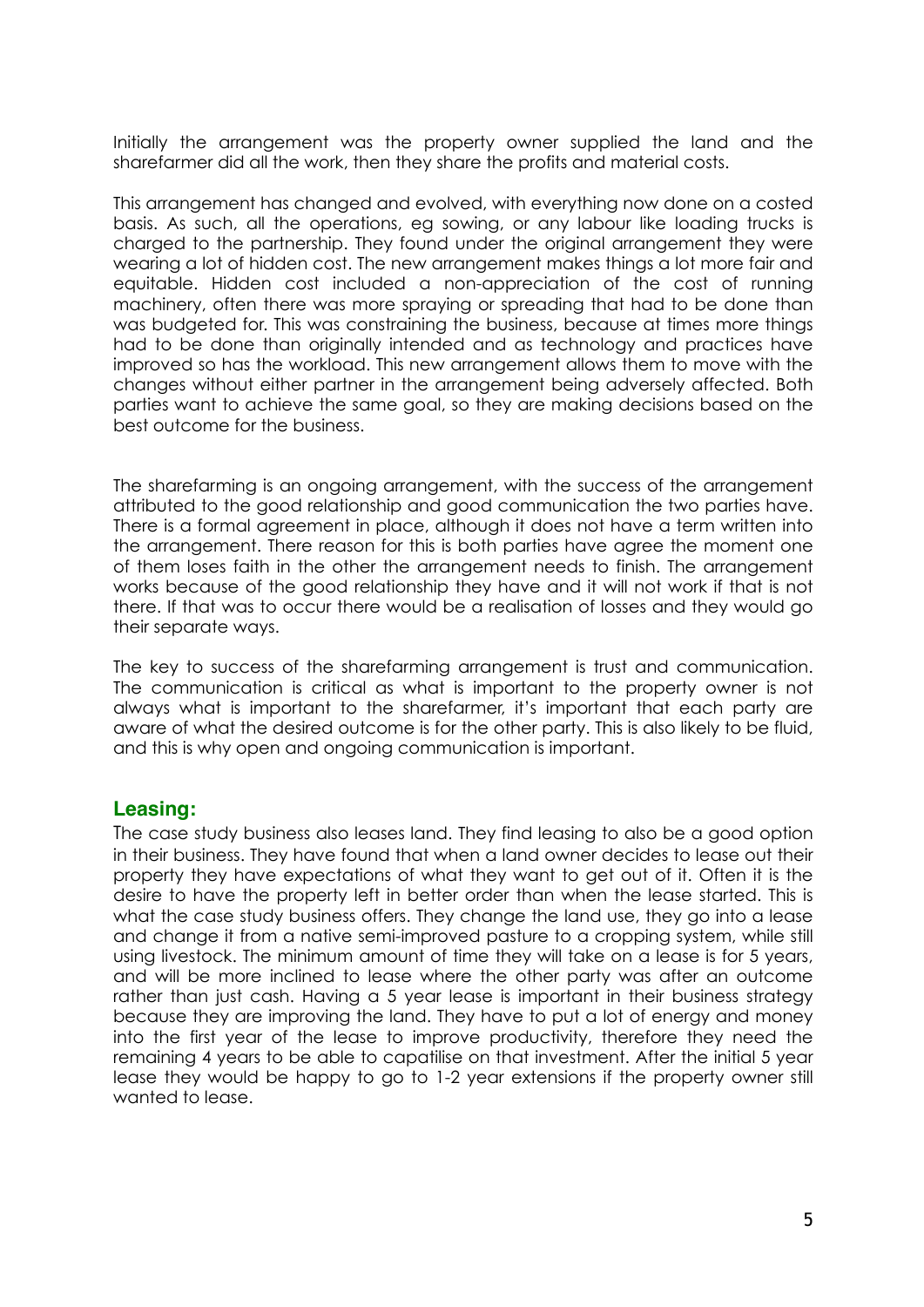### **Trading livestock:**

Trading livestock allows a lot of flexibility, and the ability to adapt to the current or expected situation without having to rely on other to make decisions. However, they are now running a much more sophisticated and labour intensive system. They have to work closely with their agents and the processing sector, to ensure they are always finding out what is happening. The decisions they make about the livestock they trade is often driven by forward pricing. They work hard on having forward contracts in place for the livestock. They will often miss out on the highest spot price, but the business they are running is about knowing where they are heading rather than hoping. The risk strategy is to have 50% of the stock contracted, however it is not always possible to do so. In the past they have been more price takers, but now with larger lines of stock they are able to negotiate with the end purchases.

When purchasing livestock they generally are buying in from a lot of different sources, the business is similar to that of a feedlot. They do however have criteria when buying. When buying cattle they try to source them from within a 200 km radius of the property, and are careful with the cattle they buy.

They generally only buy vendor breed cattle, they don't like to buy cattle that have been traded multiple times. If they have a poor experience with a particular supplier then they will backlist the source. When buying they have target specifications, these will change depending on what market they are targeting. They are also careful when buying to assess cattle temperament, it is due to the large numbers of cattle they are handling. When buying lambs they have to meet dentition requirements for the lamb classification, as such they will avoid certain regions because they are known to lamb earlier. They buy stock in a range of ways, through actions plus and out of the markets. They don't tend to buy directly off farms, as producers are tending to want to sell through the market with the livestock prices high, but it is something they would like to do in the future.

The business has been trading livestock for 10 years, over this time the business has built up and is continuing to do so. This has a lot to do with capital and being able to sourcing capital for livestock trading. Traditionally this has been hard but it is becoming a lot easier now. The lower interest rates have also helped. They have found it is important in livestock trading to have good cash flow and keep good books. It is always important to know where you are at, and to know your inventory cost. When they buy stock they work them out on a margin basis and they have a trading range. It is all underpinned by liveweight gain. When stock are inducted they are given a management tag and all weights taken on the animal, what treatments they are given, any withholding periods are all recorded electronically against their management tag, so they have full traceability. This allows them to keep track of liveweight gains. In the future, they can see the value in the being able to weigh automatically in the paddock as technologies improve.

They have found the key to success in trading livestock has been having large numbers of stock and creating and maintaining linkages into the sector so you are always finding out what is going on. "The more stock you have and the more conversations you have the more you find out what is going on. It is not a lazy business or a sedentary business you have to actively manage the people and need to stay ahead of the game."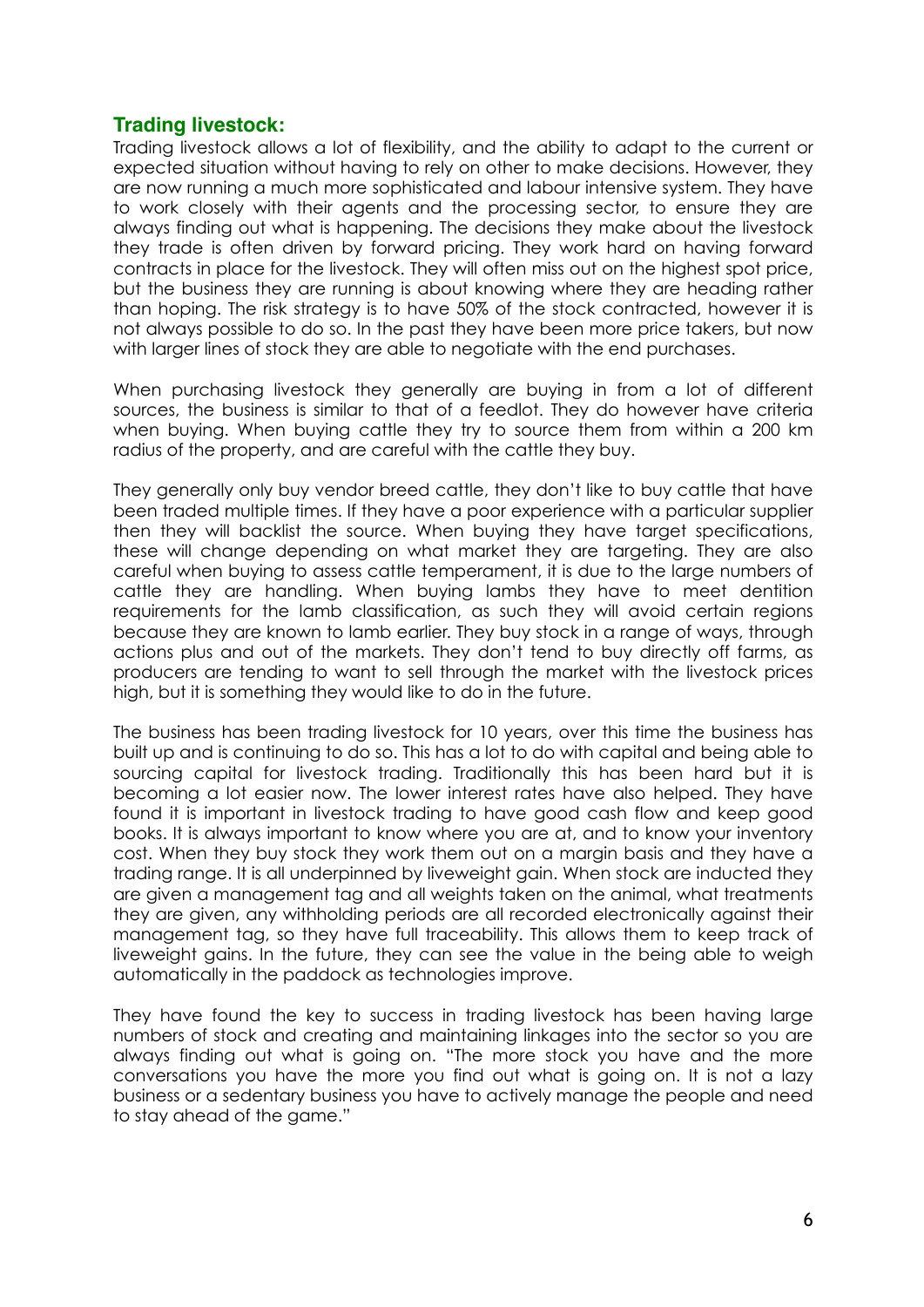## **Key to success:**

Their key to success has been always having an open mind as to the best use for the feed they grow. Their strength in being a trading enterprise is the ability to move between enterprises and capitalise on markets. They still have rotations within the crops they sow, but they are not constrained in thought to keeping on running the same enterprise.

## **Summary:**

This case study has demonstrated how it is possible to have low capital and use options including alternatives to owning livestock, sharefarming and leasing to build a successful business from a low capital base.

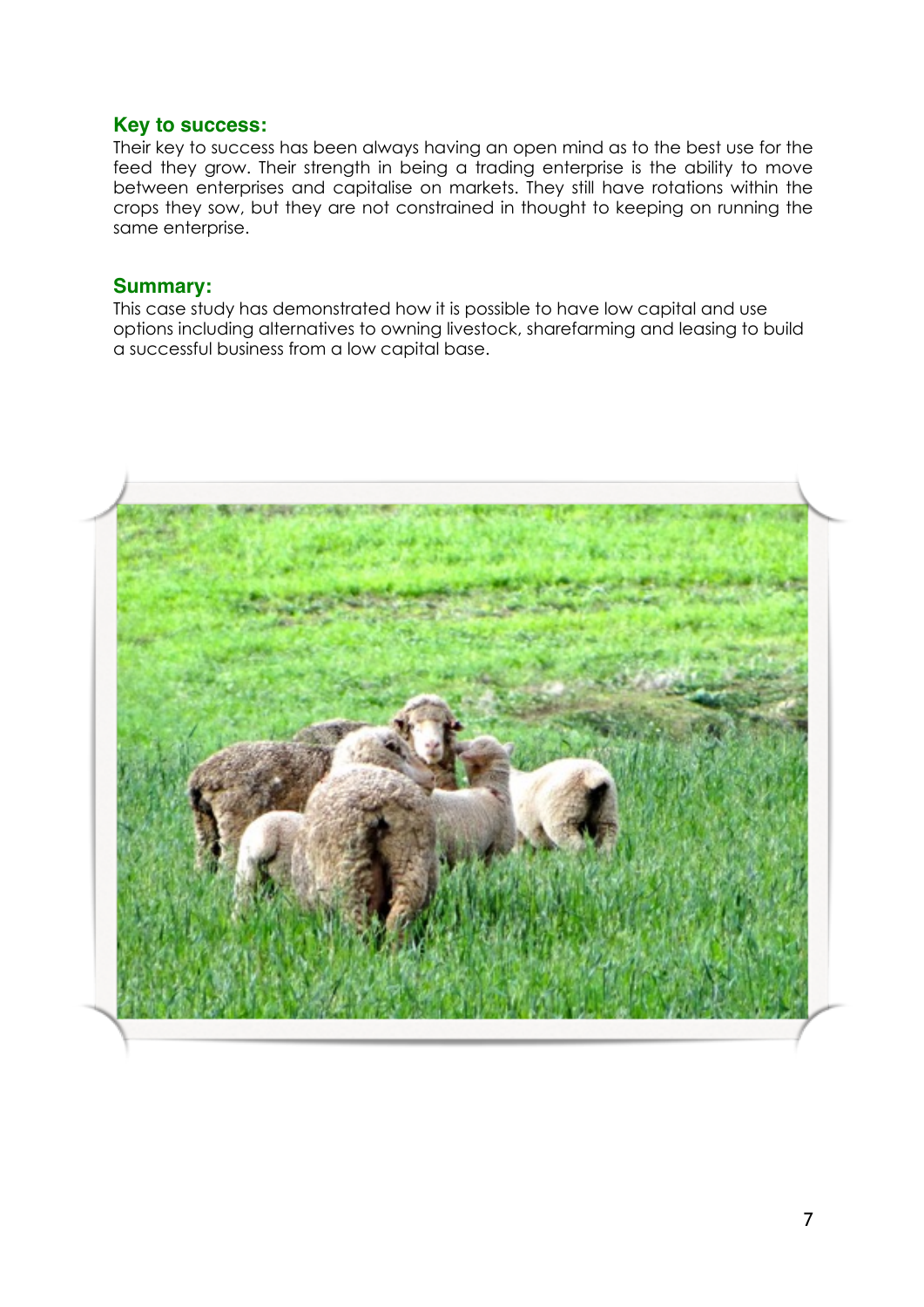# **Overview**

# **Project Aim**

To develop and document alternatives to owning sheep.

# **Method**

The information contained within this report is based on interviews with producers currently participating in arrangements where one party does not own the livestock, and a consultant with extensive experience in assessing agriculture investment options.

#### **Overview**

Alternative arrangements to owning livestock are divided and addressed in five separate sections in this report: profit sharing, agistment, share farming, livestock leasing, and building the business with low capital: a case study. Each of these arrangements vary in complexity, capital outlay, risk, and potential return. Importantly, these factors may differ between the livestock owner and the other investing party. The report will provide a general overview of each of these arrangements and will consider the value of the arrangement to both investing parties. The case studies provided are of producers who are currently involved in an arrangement where one of the parties does not own the livestock.

The case studies presented have differing levels of formality. It is important when entering into any of these arrangements, to consider the need for a formal agreement. In drawing up such an agreement, consideration needs to be given not just to the structure of the agreement, but also the responsibilities and liability of each party in the event of a pest or disease outbreak (eg lice, footrot) or event that constitutes an act of God (eg flood, fire, drought, exotic disease outbreak); and a formal process of dispute resolution should a conflict arise, as well as provision for termination of the agreement, and legal responsibilities for both parties. This list is by no means exhaustive, and professional legal assistance should be sought in the development of such an agreement.

Before entering into a profit sharing, agistment, share farming or leasing arrangement, it is important to undertake a proper economic analysis to determine the value of the investment and whether the level of return is sufficient to warrant entering into the arrangement. The analysis and results will vary based on the individual situation. In undertaking such an evaluation, it is important to consider the following:

1. What is the calculated return on investment? It is important that a full economic analysis is undertaken to determine the value of the investment. The Internal Rate of Return (IRR), an economic analysis of the business, can be used to determine if the proposition is worth pursuing. In doing this it is important to set an ideal IRR that represents a threshold value - a value that, if exceeded, indicates a sound investment. This value should allow for buffering in case things go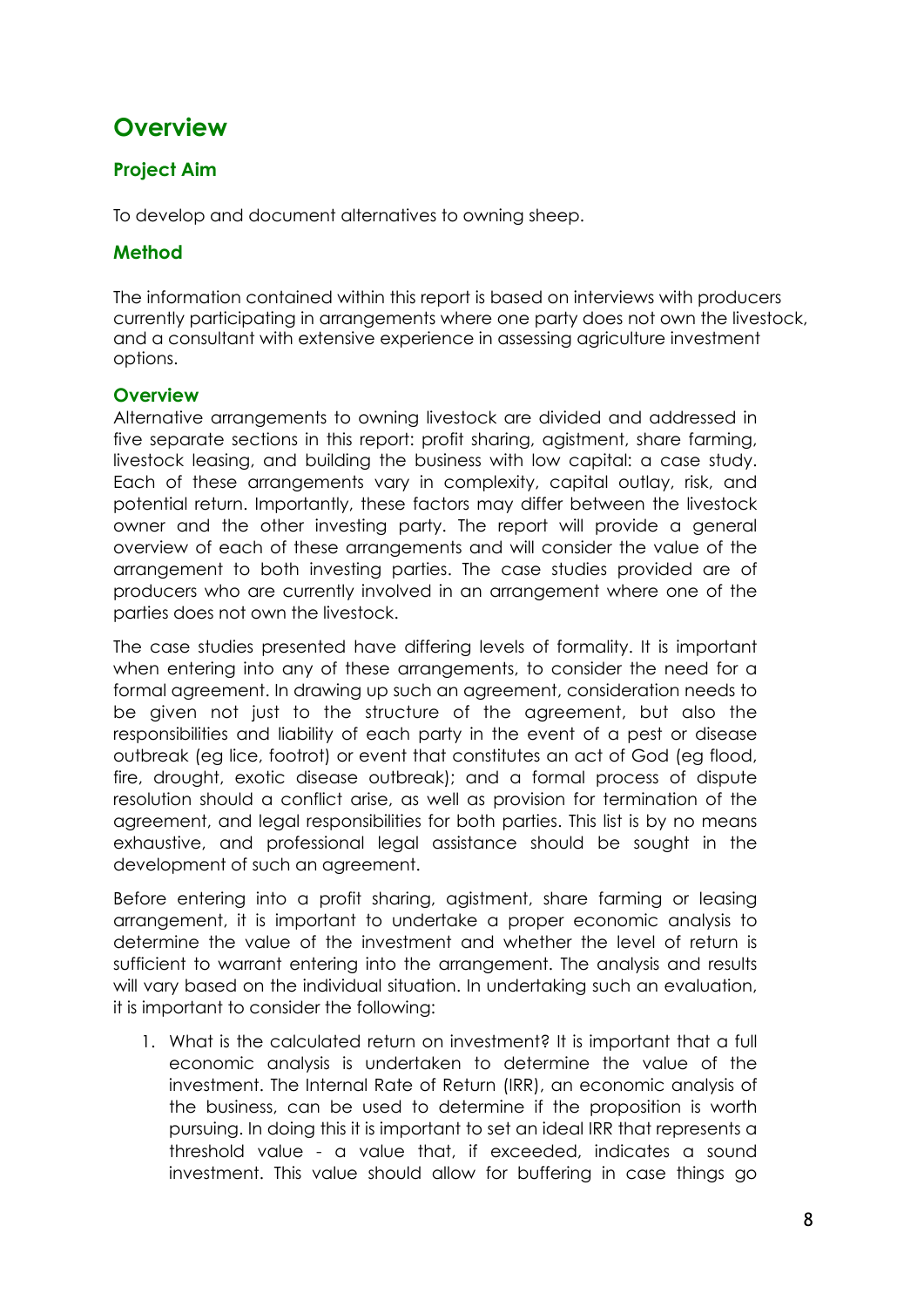wrong (eg low prices, low lambing percentage etc). Experience puts this figure at, ideally, around 20%.

2. How is the cost of the livestock lease funded?

If the arrangement is to be funded from the existing business, an opportunity cost needs to be applied when working out the economics - ie the opportunity cost of investing the money for a similar period in an alternative investment.

If the arrangement is funded through a loan/mortgage/overdraft arrangement, this cost needs to be reflected in the economic evaluation.

- 3. When calculating income, it is important to understand that by nature livestock industries are cyclic. This cyclic nature means there will be both high and low prices over time. It is therefore important to take a longer term view of prices when calculating income, and not focus on the current day price, as this is not the market the livestock will be sold into.
- 4. Include all costs. All too often, some costs are overlooked when undertaking an economic evaluation of a business investment. These tend to be labour and overhead costs. Each animal you run in the business needs to contribute to these costs.
- 5. Cost and income of a livestock investment need to include/consider the following:
	- a. Annual ewe operating costs (shearing, crutching, animal health, selling costs, marketing costs, freight, livestock purchase, supplementary feed, livestock deaths, fertiliser, insurance).
	- b. Overhead costs per ewe (business overheads, wages, interest).
	- c. Loan repayments.
	- d. Sales, including cast-for-age ewes and rams, all lamb sales (this needs to include the smaller inferior ones commonly called the tail of the mob), and wool sales.

If unsure about this part of the process, professional advice should be sought.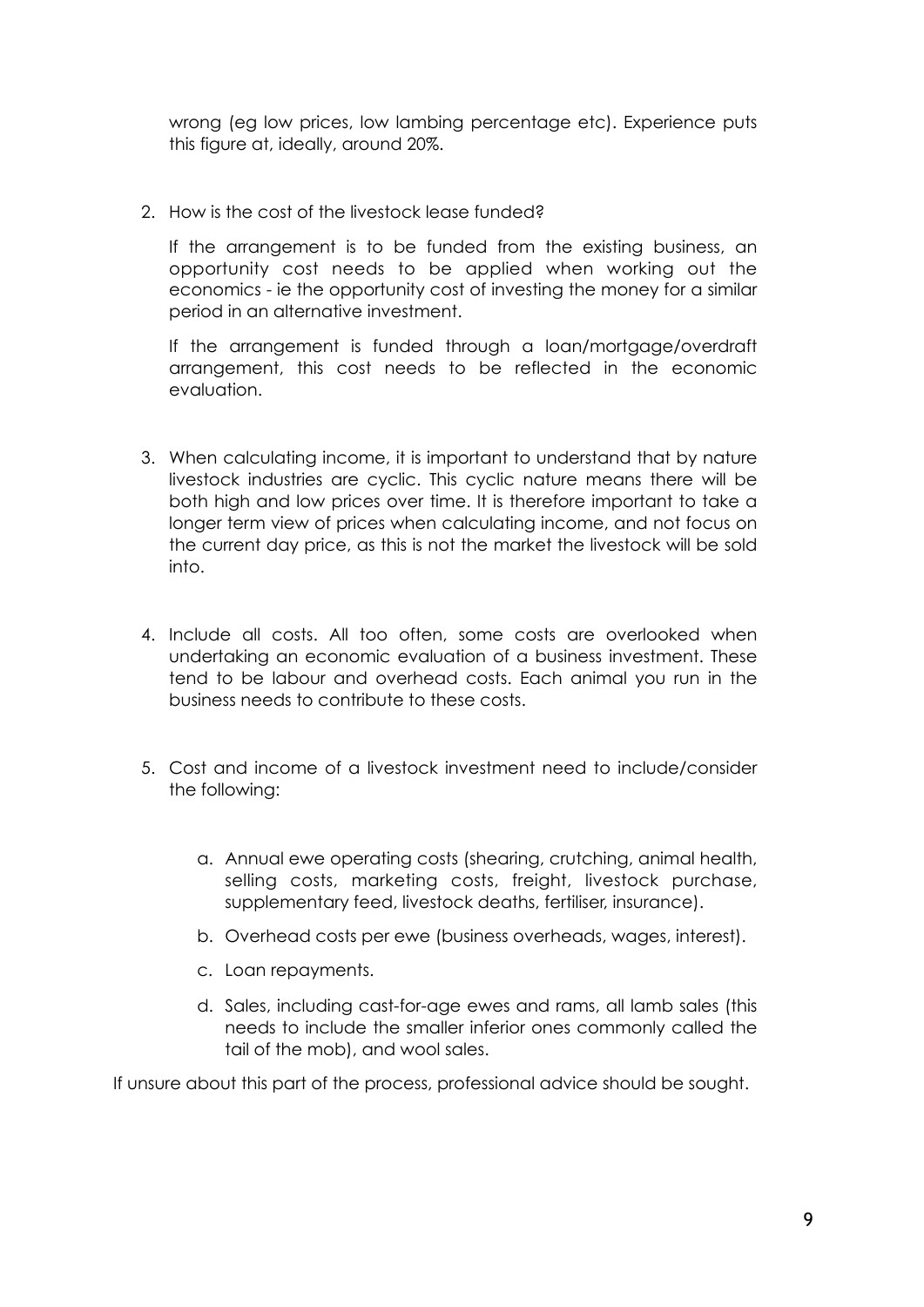# **Profit sharing**

Profit sharing will generally be one of the more simplistic arrangement of the alternatives presented. It involves both parties investing in the business arrangement, and sharing the profits. This arrangement appears to work well where both parties have the ability to contribute a resource; enabling them both to maximise the resource or value add their product, which they would otherwise not have been able to or only to a lesser extent. In this arrangement, both parties share some risk, but that does not mean the level of risk is necessarily equal. The investment risk differs depending on the type of arrangement in place. The complexity will also vary depending on the nature of the arrangement. A profit sharing arrangement allows minimal additional capital expenditure for both parties. The investment is the value of the resource at the time of contribution.

The profit sharing case study below involves both parties providing a resource required - one the lambs and the other the feed source - to a lamb finishing operation. Each party contributes to operating costs and labour of the finishing system, and at the end point (when the lambs are sold) they both receive half of the profits. In this arrangement, both parties have risk, although not equal. In this specific arrangement, the livestock owner holds the majority risk if livestock deaths occur, however they share the production and end price risk. There are a range of ways in which a livestock profit share arrangement could be set up, and this may alter the level of investment of each party, the profit distribution and the level of risk for each party.

In this case study example, there are other options for value adding their product that each party could consider. It is useful, when deciding to enter into such an arrangement, to work out the economics of profit sharing compared to alternative value adding options. Also consider the return that could be made by investing the value of the asset off-farm for the same time period. An example of this is shown in Table 1. This example, based on the case study, compares the options of profit sharing, feedlotting and agisting for the livestock owner; and profit sharing and agisting for the feed source owner. Budgets for each option (Appendix 1.1, 1.2, and 1.3) show the income, expense and returns over an 8 year period. The average 8 year margin is then shown in Table 1 for each option less labour costs. The results show that the return from profit sharing, based on the store value price (the investment amount) for the livestock owner, for profit sharing, feedlotting and agisting the lambs, is 23%, 12% and 12% to 30% respectively. The variation in returns for the agisting option is reflective of seasonal price variation for stubble agistment. In the budget example the returns are highest for the profit sharing and agisting options, and all are greater than the returns achieved from investing the resource value off-farm for the same time period.

The livestock owner then needs to weigh up the pros and cons of each scenario. For example, feedlotting is a lot more labour intensive, and the cost of the facility needs to be considered, either in terms of setting up a feedlot or repairs and maintenance to an existing facility. Returns from agistment can be a lot more variable (due to seasonal price fluctuations) and rely on the agistment being available each season. As for the feed source owner, the returns of profit sharing compared to agistment rates are calculated to be between -42% and 35%, this variation is due to the seasonal price variation for agistment. Profit sharing has the potential to provide higher returns. It does, however, require a greater labour and resource input from the feed source owner.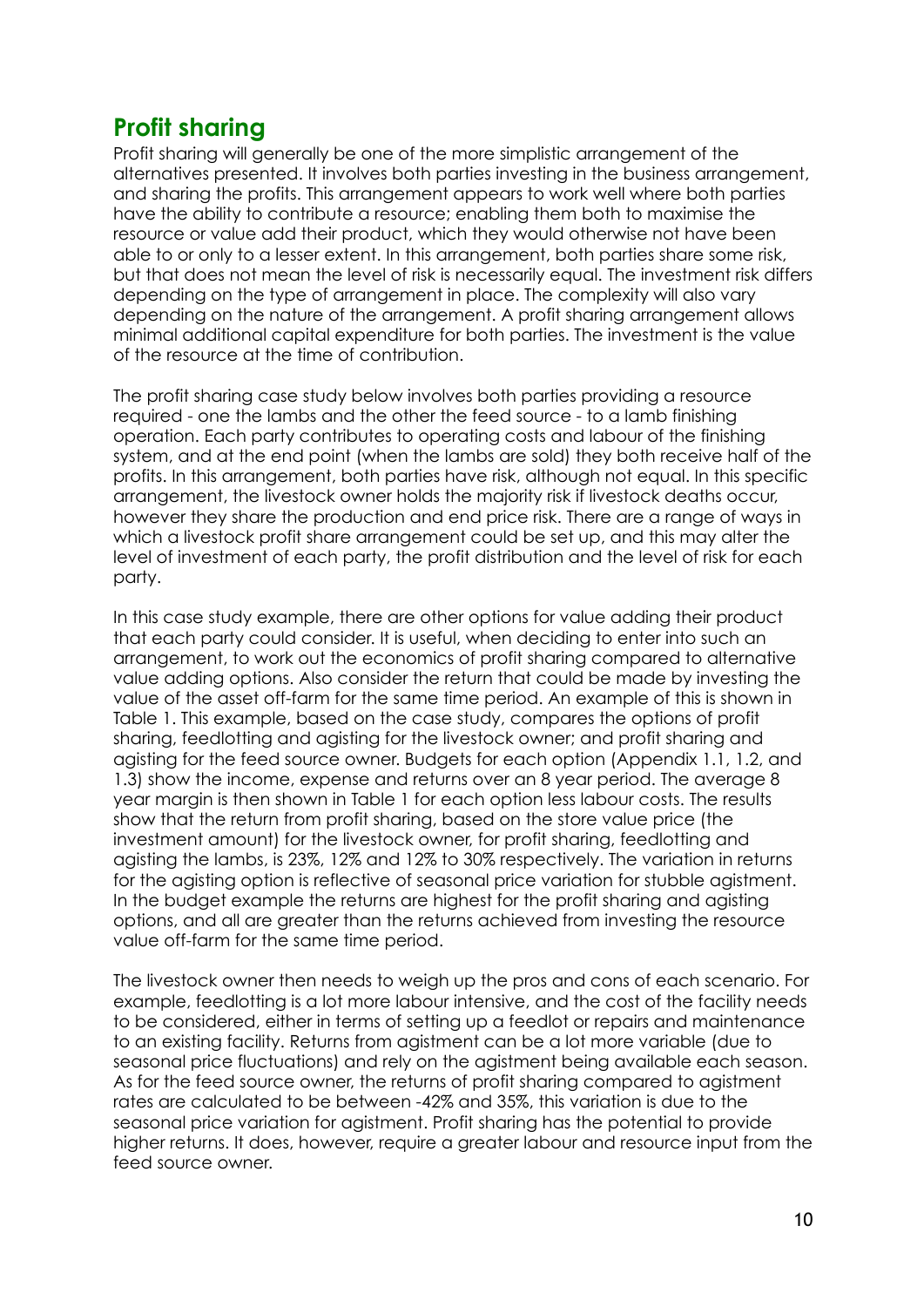The case study shows profit sharing is an opportunity well suited to regions with a high intensity of cropping. However, there are other situations to which profit sharing arrangements could be suited. These might include feedlotting, whereby one party provides all or some of the livestock, and the other party provides all or part of the feed; a production system that has surplus feed outside the growing season, such as a small seed irrigation system or lucerne hay production system; or an alternative industry that has livestock feed available that is of no or little value to their business, eg inter-row vineyard pasture. As with all systems, it is important to consider the economics, and pros and cons, of all the options before investing.

Profit sharing case study, perspective of the livestock owner

**Background:** The livestock owner runs both cropping and livestock enterprises. The profit sharing arrangement is with a neighbour who owns no livestock and is 100% cropping, with a high proportion of beans grown. The arrangement has been in place for 8 to 9 years, and is of an informal nature.

Driver: The key driver for this arrangement was not having enough feed for stock after a series of dry years, and not wanting to sell lambs into a flooded market.

**Arrangement:** A portion of the livestock owner's lambs are valued as store lambs, and transferred to the neighbouring property when stubbles become available postharvest. The lambs are valued by a stock agent. The livestock owner provides the lambs, and the feed source - generally bean stubbles - are supplied by the neighbour. Both parties equally contribute labour, management and any costs that maybe required. When the lambs are sold, each party receives 50% of the profit (profit is sale price less store valuation).

Benefit for the livestock owner: The arrangement provides the livestock owner the peace of mind that they can breed a few more lambs, knowing they have a good quality finishing system for them to go on to. It spreads the livestock owner's marketing risk, with a portion of the lambs sold as suckers, some retained on their own stubbles and finished, and some finished on the neighbour's bean stubbles (these lambs finish later than the ones retained on the owner's stubbles). The arrangement also provides more labour to assist with looking after stock over summer.

Benefits for the other investing party: They are not investing into the store value, therefore the livestock owner is taking on the risk if something unexpected should happen to the lambs. The livestock owner provides the animal husbandry skills. Generally, they are achieving better than livestock agistment rates.

Other: In years where the market price has been too low, or the lambs not heavy enough for sale at the end of the stubble grazing period, the lambs have been put in a feedlot situation. Both parties then either supply an equal value of feed, or the one providing the feed is paid a small fee to ensure a 50/50 cost split arrangement.

Table 1. Example evaluation of returns from alternative value adding options for the livestock owner. The returns are based on a 8 year margin average for 1000 lambs, less the labour component of each option (full budgets for each option shown in Appendix 1.1, 1.2 and 1.3).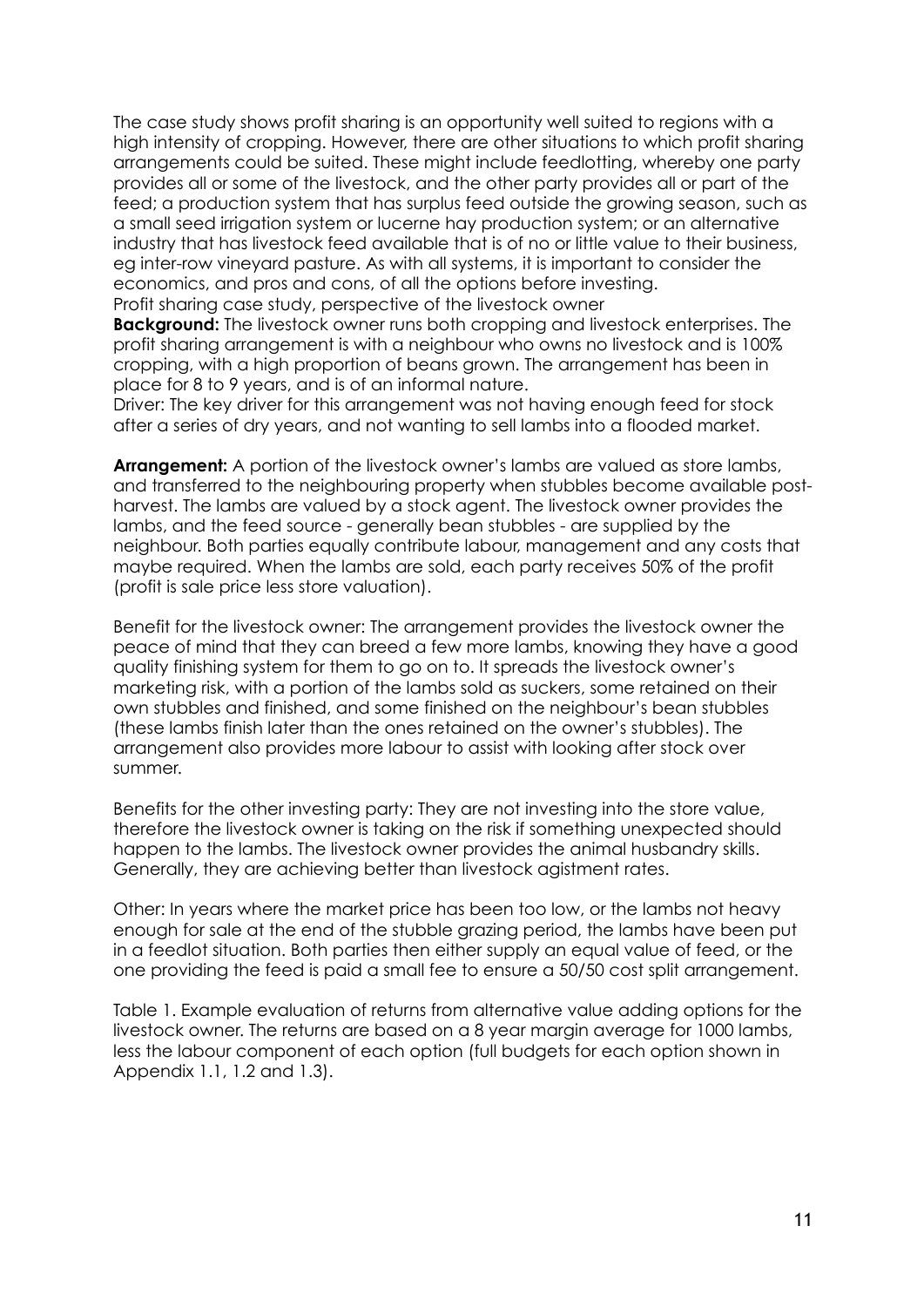| Livestock owner                      |              | Ave. return over 8 years |  |  |  |  |
|--------------------------------------|--------------|--------------------------|--|--|--|--|
| Value of store lambs                 | 66000        |                          |  |  |  |  |
|                                      |              |                          |  |  |  |  |
| Profit sharing                       | 16500        |                          |  |  |  |  |
| less labour (24 wks $@$ 2 hrs/wk)    | 960          |                          |  |  |  |  |
|                                      | 15540        |                          |  |  |  |  |
|                                      |              |                          |  |  |  |  |
| Feedlot lambs                        | 10000        |                          |  |  |  |  |
| less labour (8 wks @ 14 hrs/wk)      | 2240         |                          |  |  |  |  |
|                                      | 7760         |                          |  |  |  |  |
|                                      |              |                          |  |  |  |  |
| Agistment* lambs (24 wks @ 2 hrs/wk) | \$0.50/wk/hd | \$1.00/wk/hd             |  |  |  |  |
|                                      | 21000        | 9000                     |  |  |  |  |
| less labour                          | 960          | 960                      |  |  |  |  |
|                                      | 20040        | 8040                     |  |  |  |  |

\*Agistment rates vary depending on the season, the type of feed/stubble available, and regional demand.

Table 2. Example evaluation of returns from alternative value adding options for and feed source owner. The returns are based on an 8 year margin average for 1000 lambs, less the labour component of each option (full budgets for each option shown in Appendix 1.1, 1.2 and 1.3).

| Stubble owner                                |       | Ave. return over 8 years |       |                  |                  |
|----------------------------------------------|-------|--------------------------|-------|------------------|------------------|
| Profit sharing                               |       | 16500                    |       |                  |                  |
| less labour (24 wks $@$ 2 hrs/wk)            | 960   |                          |       |                  |                  |
|                                              |       |                          |       | 15540            |                  |
| Agistment <sup>*</sup> (24 wks $@$ 4 hrs/wk) |       |                          |       | \$0.50/wk/<br>hd | \$1.00/wk/<br>hd |
|                                              |       |                          |       | 12000            | 24000            |
| less labour                                  | 1920  |                          | 1920  |                  |                  |
|                                              | 10080 |                          | 22080 |                  |                  |

\*Agistment rates vary depending on the season, the type of feed/stubble available, and regional demand.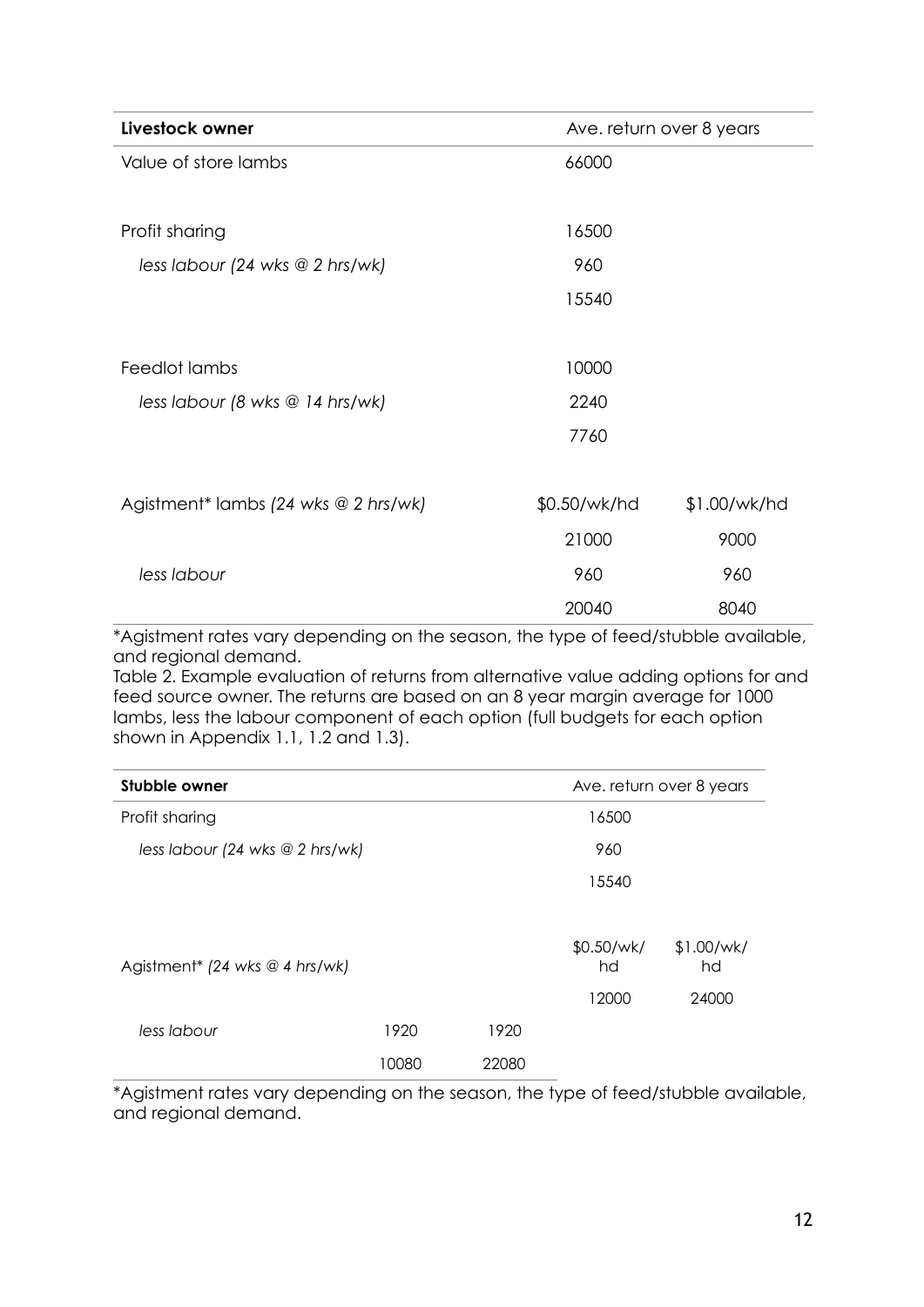# **Share farming**

Share farming can be a good option where someone is looking to establish a farming business, or expand their business, and have low availability of capital. This arrangement is unlikely to be as profitable as leasing for the non-asset owner (share farmer), but it allows business expansion or development with little or no capital outlay, and is low risk. It also provides an opportunity for knowledge transfer, as the two parties are working together in a share farming arrangement. For the asset owner, it allows them to have much greater control over the asset than a leasing arrangement. They also share in the upside of seasons and/or markets. The downside of a share farming arrangement for the asset owner is they also share the risk in a poor season, as opposed to a leasing arrangement where they have a guaranteed income over the life of the lease.

Trust and good communication are essential to the success of share farming arrangements, as there is a lot more involvement of the owner than in a leasing arrangement.

Consideration needs to be given to the formality of the agreement, controls in the event of an unexpected occurrence such as disease or pest outbreak (lice, footrot, disease – both livestock and pasture), or a natural disaster including flood, fire, drought. These events can have significant impacts on the productivity of livestock/ feedbase, and therefore the profit to each party. In some cases, it may be worth considering a Force Majeure clause (an act of God type coverage) in the contract for events that are not the fault of the non-livestock owner.

The share farming case study is a good example of how with trust and communication a successful long-term share farming agreement can be achieved. The budget created, based on case study information, shows similar return for each party before overheads, interest and lease costs (Table 3). In determining the value of share farming for each party, they would need to consider the return on investment and risk of this option compared to a range of alternatives. For the asset owner, this could include comparing share farming to leasing, employing staff, and selling and re-investing the value of the asset off-farm for the same time period. For the share farmer, this comparison could include leasing or working off-farm.

#### *Share farming case study, perspective of the non-owner (referred to as Farmer A)*

**Background:** The owner of both the land and stock has a property they farm in another region. This party will be referred to as Farmer B. The non-owner (Farmer A) has a property in the same region. Prior to the current arrangement, the property was run by a farm manager. At the end of that period the owner decided to lease out the property. After discussions involving both parties, a share farming arrangement was suggested, and after further discussion it was agreed on.

At the beginning of the arrangement, Farmer A did budgets for both a leasing and share farming arrangement, and the profits were similar for the two options. The budgets were not fantastic, and historically it was not the best property in the area, but the budgets were good enough to try the lower risk strategy of share farming. Based on the budgets and history of the property, they would not have leased it as they considered it too high a risk. Subsequent to the start of the share farming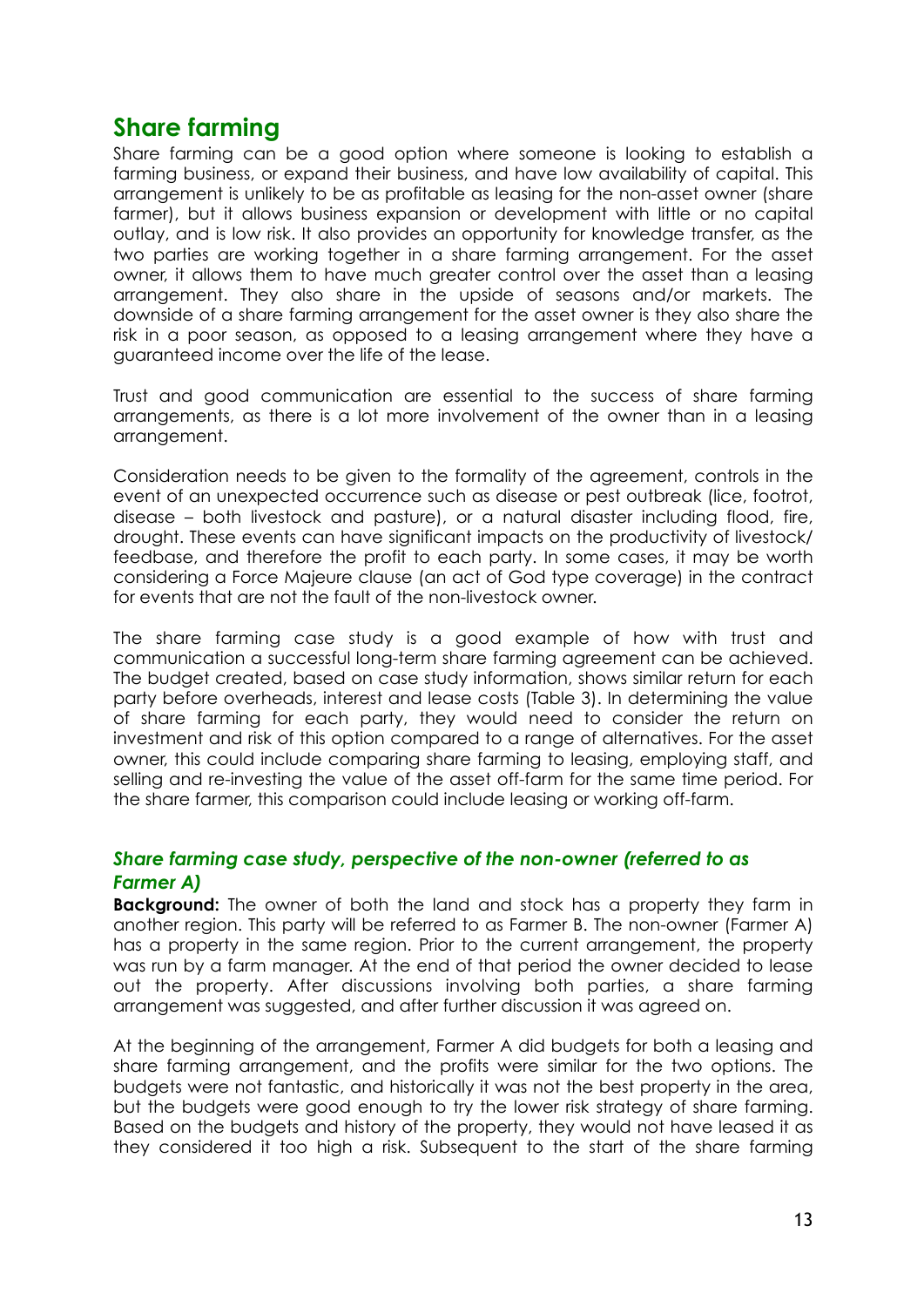arrangement, livestock prices increased, and this would have made leasing more profitable.

The original formal arrangement was for 3 years with an opt out option after the first 12 months. The share farming arrangement has now been in place for 6-7 years.

**Driver:** Share farming allowed Farmer A to expand the business without the capital outlay required to purchase stock and pay the lease cost. The main reasons, from Farmer A's perspective, for entering into this arrangement initially, was the low capital outlay and low risk. If they have a bad season from a price or production point of view, then both parties share the risk. The determinates Farmer A used to decide if the arrangements would be a good economic proposal were profit and required capital outlay.

**Arrangement:** The property and livestock owner, Farmer B, provides the livestock, the replacement livestock and the land. Farmer B is also responsible for capital improvements. In this situation the property owner has been good at capital improvement, fixing up fences and sheds. Farmer B holds standard farm insurance and public liability insurance. Farmer B also provides the OJD vaccination as it is considered part of the sheep, but Farmer A administers the vaccine.

The non-owner, Farmer A, provides all the operating costs, the labour, and the dayto-day management and decision making. Farmer A also holds public liability insurance on the share farming property.

The decision-making that both parties are involved in is the purchasing of merino ewes. Generally, Farmer A organises the transaction and Farmer B provides the budget and pays the costs. They also concur over capital improvements and, to a lesser extent, the sale of lambs.

They have currently not done a lot of pasture renovation, but the small amount they have was done in a split cost arrangement. Farmer B provided the seed and chemicals, while Farmer A provided the labour and machinery.

The share farming profits are distributed in the same way each year. Farmer B retains all the ewe progeny of the  $1<sup>st</sup>$  cross breeding enterprise, and these become the replacements for the 2<sup>nd</sup> cross breeding enterprise. The 1<sup>st</sup> cross wether lambs are split between the two parties,  $45\%$  to Farmer A and  $55\%$  to Farmer B. All the  $2<sup>nd</sup>$  cross lambs are split between the two parties, 45% to Farmer A and 55% to Farmer B. All the wool is retained by Farmer A. Based on the original budgets, Farmer A has just over half of the income.

At the end of the season, when all the sale stock have been sold, Farmer A and B then go through the remaining stock together. The split is based on the same aforementioned percentage splits to each party. Each party then does what they feel is best with their portion.

There are no formal or specific arrangement in place should the two parties have a disagreement. Where there have been disagreements in the past, they have been resolved through discussion.

There are no arrangements currently in place in the event of a catastrophic event. If something were to happen both parties would sit down and discuss how best to resolve the situation and agree on the cost to each party.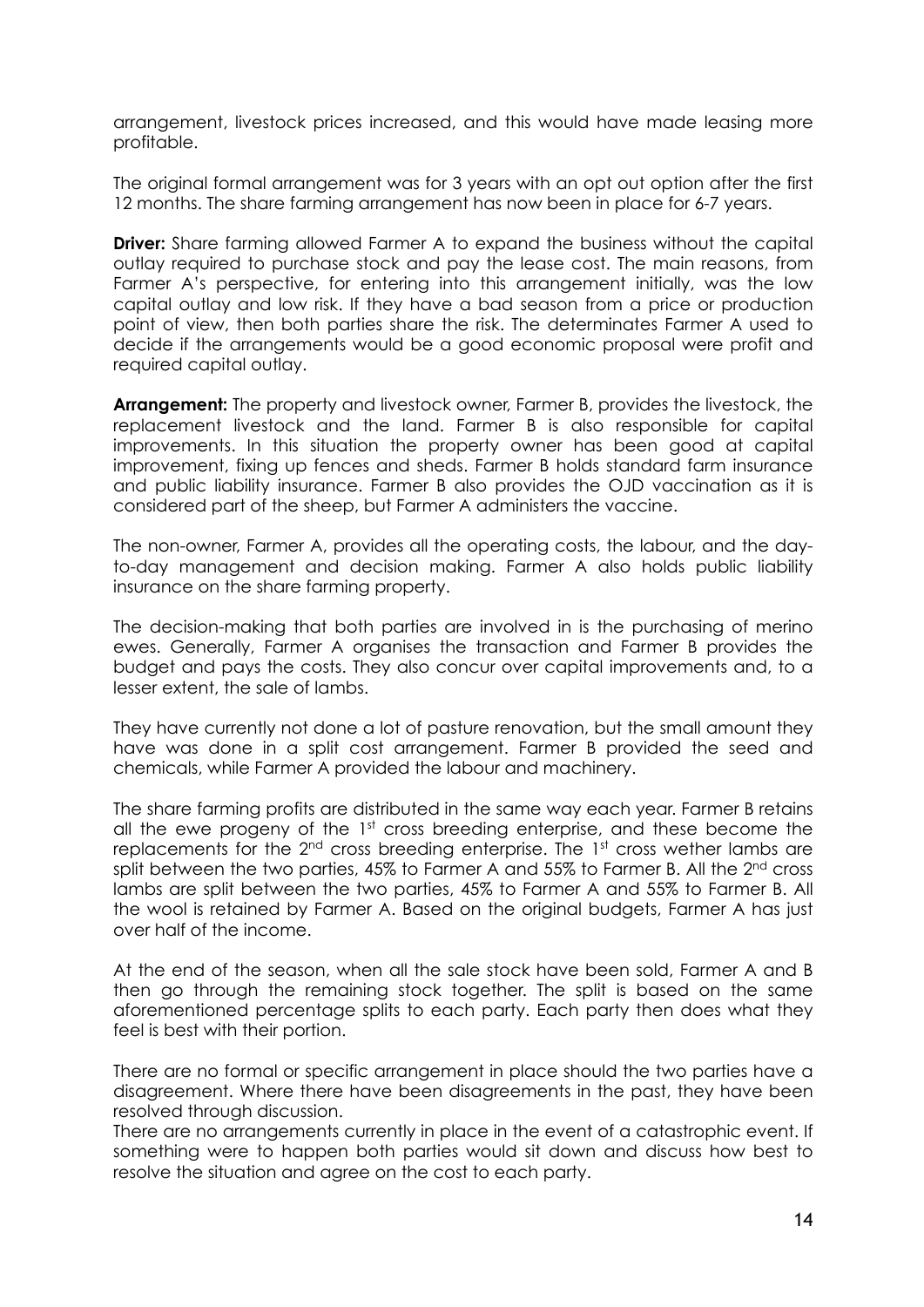The initial arrangement had an opt out clause after 12 months into the contract. This was important, as the two parties did not know each other when they originally entered into the share farming arrangement. The clause allowed either party to opt out of the arrangement after the first 12 months if they felt the arrangement was not working. This provided Farmer B the confidence to enter into the contract.

The only current requirement of the contract for Farmer A is a minimum amount of Phosphorus fertiliser that needs to be applied each year; they tend to apply more than is required.

If either party wants to change some part of the arrangement, they have a phone or face-to-face discussion and work through the issue. They work out the best approach together, so it is also a flexible arrangement. This is possible due to the level of trust and good level of communication between the two parties.

#### **Selecting/purchasing livestock:**

Ewe purchasing – Farmer B is more involved in purchasing merino ewes than other management decisions. This involvement is mainly deciding the numbers required and the budget. Merino ewes are purchased each year. The process is that Farmer A and B discuss the numbers and budget. Then Farmer A contacts the stock agent and provides the details of what they need. The stock agent provides details of what is available to Farmer A, and then Farmer A and B discuss the options. Farmer B has the opportunity to look at some photos, and if they are local sheep then Farmer A would go and have a look.

Ram purchasing – Farmer A manages the ram purchasing, which is done through local ram actions. There are no stipulations from the owner (Farmer B), and he is comfortable with leaving the decision making to Farmer A. Farmer B does provide a budget (ie an average price per head). Before purchase, Farmer A and B discuss how many rams they need to buy. The rest is up to Farmer A.

Selecting stock - Currently all 1<sup>st</sup> cross ewes bred are retained, except anything that is lame or otherwise unsuitable (eg dry or broken mouth ewes). The aim in the next couple of years is to be in a position where they are able to sell some ewes. They will either sell some young ewes, or more likely cast for age ewes. When they get to that stage, for the first few years at least, it will be something that is discussed between the two parties. However, the majority of the transaction will probably be done between Farmer A and the stock agent.

*Note of caution: In this case study the owner of the sheep is not necessarily protecting the quality of the sheep genetics. In a breeding operation it is important to protect the quality of the genetics. This can be achieved by having involvement or control over the purchase of sires, and replacement ewes. In a self-replacing situation, it is important that the replacement ewes are grown out properly to ensure the quality and capability of the flock is maintained. At the end of the share farming period, or any time within the share farming period that the genetic capability of the*  livestock needs to be the same as at the start of the arrangement. If not, there *needs to be a clause in the contract to the effect, that the livestock owner is compensated by any loss in value of the livestock due to lower genetic value, lower market value (where stock are poorly grown out and fertility/wool yield is compromised) or the age of the flock is higher. In a completely terminal operation (no replacement animals are retained) than the situation in the case study maybe ok.*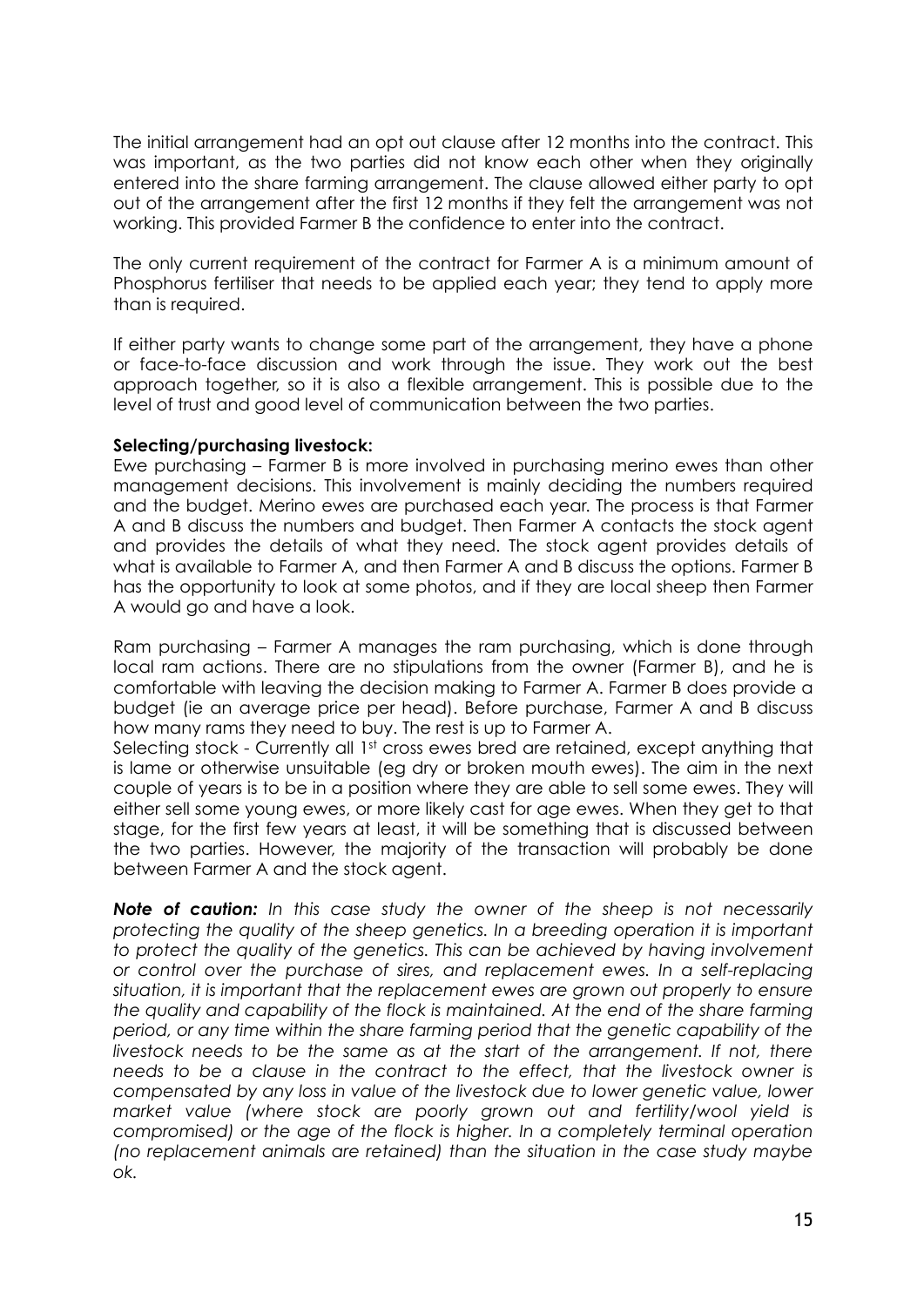**Benefits for the other investing party:** The share farming arrangement has enabled them to expand their business to a self-sufficient level without having to rely on offfarm income or capital outlay. Share farming did not require a loan/mortgage, however a leasing arrangement would have. The format was also relatively low risk, as seasonal production and price risk is shared.

**Key to success:** Trust, communication, having the 12 month opt out clause in the original contract, and having a formal contract in place at the start. It also helps that the two parties are not having to work together all the time - they catch up 2-6 times a year, more in the initial stages, and less now the relationship and trust has been firmly established.

**Other:** For this arrangement to work, there has to be trust and good communication. The reason for the longevity of the arrangement is each party trusts the other, and their communication is good.

Table 3. Share farming example budget showing surplus/ha before overheads, interest and lease payments. The budget is based on the arrangement outlined in the share farming case study for a 647 ha property, running 3000 breeding ewes.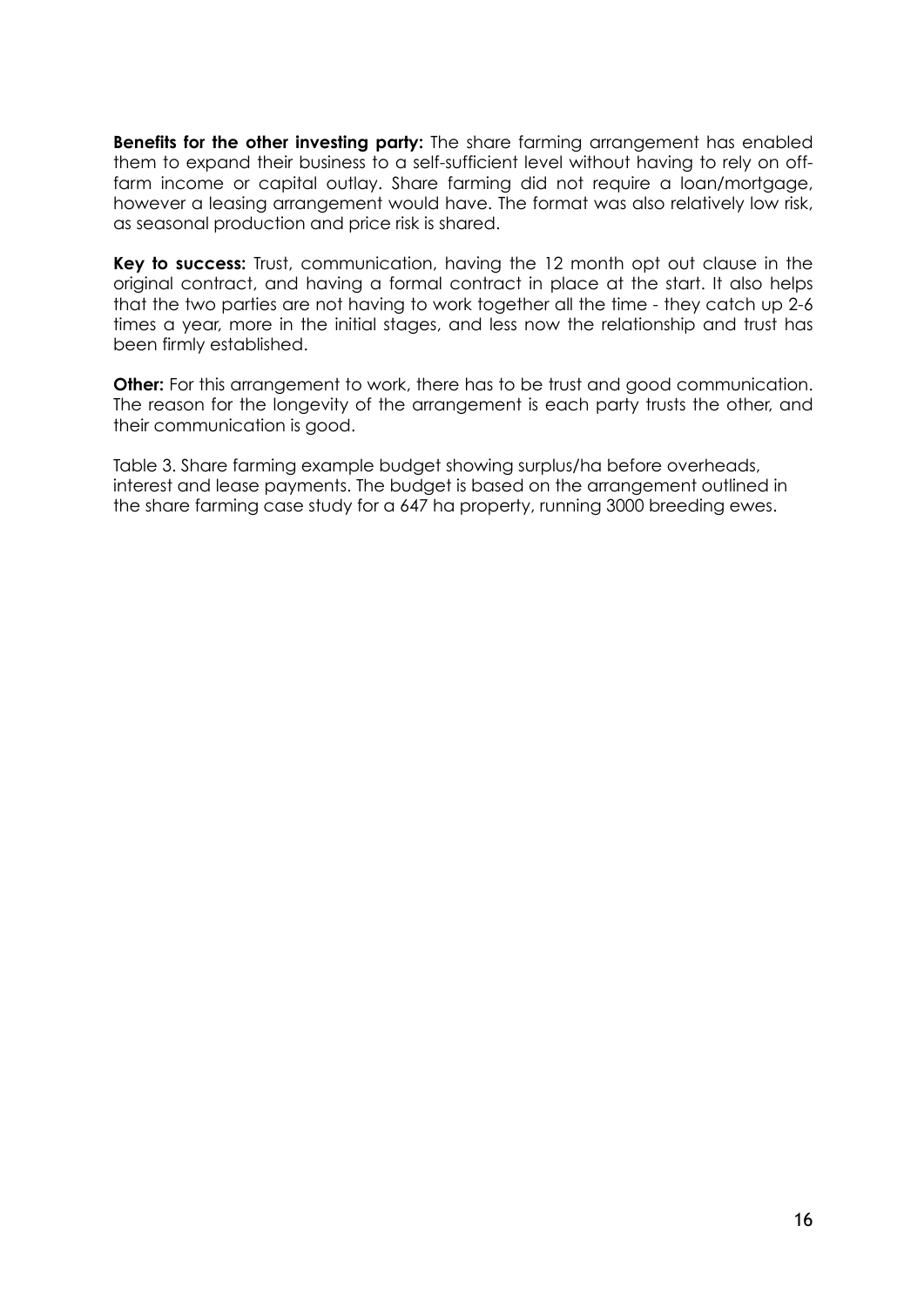| Income                          | No.      | Price/hd       | Owner        | <b>Share farmer</b> |
|---------------------------------|----------|----------------|--------------|---------------------|
| 1st cross ewe lambs*            | 500      | 120            | 60000        |                     |
| 1st cross wether lambs          | 500      | 80             | 22000        | 18000               |
| 2nd cross lambs                 | 2400     | 100            | 132000       | 108000              |
| Merino wool                     | 1000     | 35             |              | 34976               |
| 1st cross wool                  | 2000     | 21             |              | 42230               |
| Crutching                       | 3000     | $\overline{2}$ |              | 6000                |
| <b>Total Income</b>             |          |                | \$214,000.00 | \$209,206.00        |
|                                 |          |                |              |                     |
| <b>Expenses</b>                 | No.      | Cost/hd        | Owner        | <b>Share farmer</b> |
| Replacement ewes                | 480      | 150            | 72000        |                     |
| Replacement rams                | 10       | 800            | 8000         |                     |
| Shearing and crutching          | 3000     | 6              |              | 18000               |
| Animal health                   | 3000     | $\overline{2}$ | 3000         | 3000                |
| Selling costs (5%)              |          |                | 7847         | 10460               |
| Supplementry feed               | 3000     | 5              |              | 15000               |
| Freight                         | 3320     | 4              |              | 13280               |
| Other                           | 3000     | $\overline{2}$ |              | 6000                |
| Capital improvement (per<br>ha) | 647      | 5              | 3235         |                     |
| Insurance (per ha)              | 647      | 7 & 5          | 4529         | 3235                |
| Labour                          |          |                | 4000         | 40000               |
| Sale of CFA ewes                | 420      | 70             | 2940         |                     |
| <b>Total Expenses</b>           |          |                | \$102,611.00 | \$108,975.30        |
|                                 |          |                |              |                     |
| <b>Surplus</b>                  |          |                | \$111,389.00 | 100,230.70<br>S.    |
| Surplus per ha                  | \$172.16 | \$154.91       |              |                     |

\*Note: The \$60,000 1st cross ewe lamb income is in non-cash form.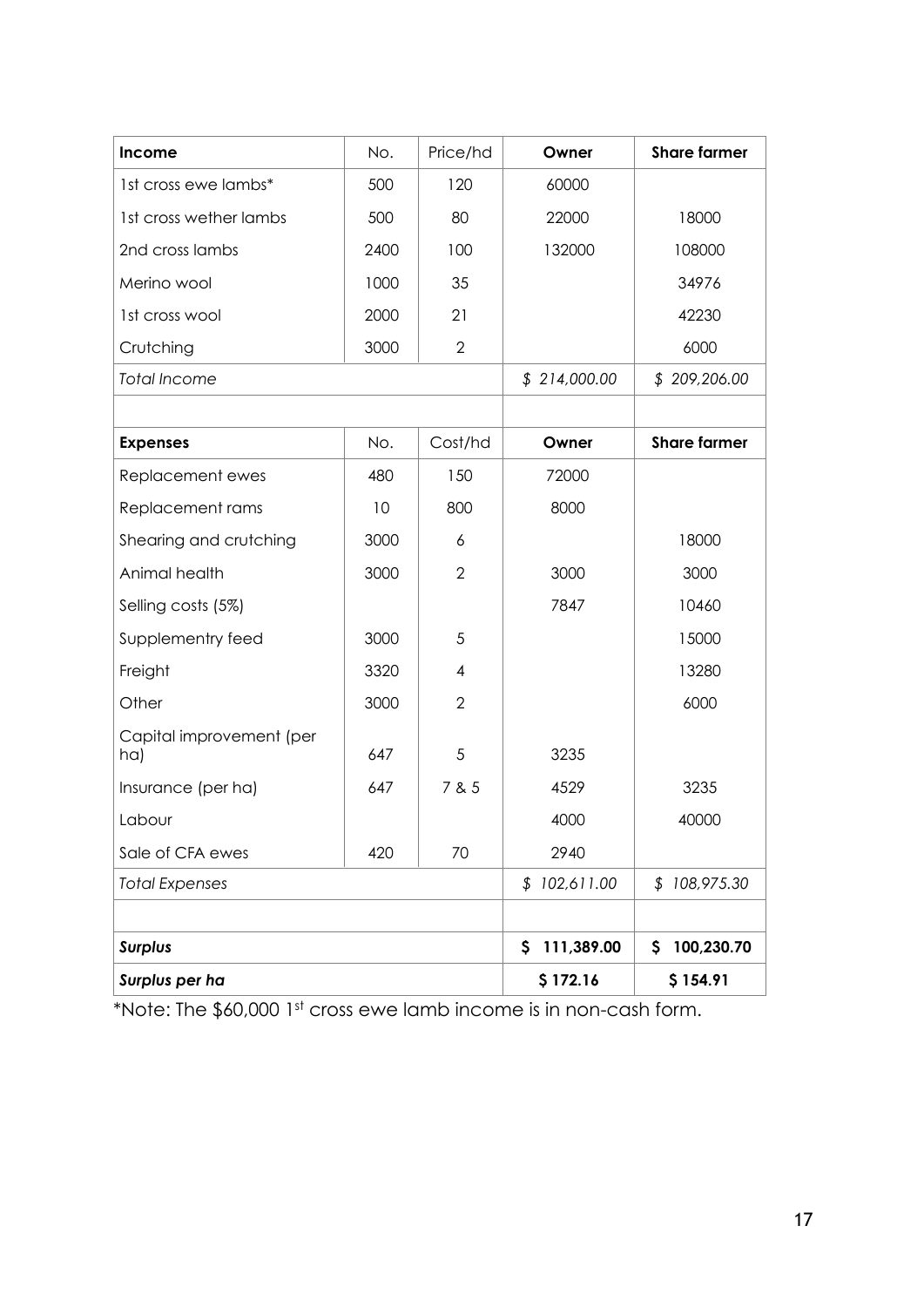# **Livestock Leasing**

Leasing livestock is the most complex of the arrangements addressed in this report. Historically, the author is aware only of one such arrangement in red meat production systems, which involves cattle.

However, this does not preclude this option from potential consideration. This arrangement is likely to be an attractive option where the owner of the livestock (lessor) wishes to exit the livestock industry for a period of time. Leasing would allow them to do so without having to sell the genetic base they have developed, and therefore they retain the option of returning to the livestock industry at a later date without the capital outlay or having to re-establish the genetic base. Leasing livestock is likely to appeal to someone (the lessee) wishing to develop equity within a livestock enterprise without the upfront capital outlay. For example, it may suit where a business wishes to expand, but for risk management/economic reasons it is best to do it in phases. The first phase would be to purchase additional land and lease livestock for 3-5 years. This reduces the upfront cost of having to buy the land and livestock at the same time. The aim at the end of the lease, the second phase, would be to use the equity gained from the livestock lease to purchase stock.

As with any of the three arrangements reported, for this arrangement to succeed in the long term it needs to be a win/win situation for both parties. For the lessee, the aim in entering into a livestock leasing arrangement would be to own the value of the livestock by the end of the lease period (with most leasing arrangements likely to be 3 years). In order to achieve this in a leasing arrangement, a range of important factors need to be considered, and a proper economic evaluation undertaken to determine the true value of the investment.

As with share farming, consideration needs to be given to arrangements and controls in the event of an unexpected event, such as disease or pest outbreak (lice, footrot, Johne's disease, drench resistance), or a natural disaster including flood, fire, drought. These events can have significant impacts on the productivity of livestock, and therefore profit to the lessee, but also the value of the livestock to the lessor. In some case it may be worth considering a Force Majeure clause (an act of God type coverage) in the contract for events that are not the fault of the lessee - for example an exotic disease outbreak.

## *Things to consider when developing or entering into a livestock leasing arrangement:*

- 1. What is a fair way to determine the lease value of the livestock? However this is determined it needs to be based on something that is robust. For example, basing the lease value on the National Trade Lamb Indicator for either trade lamb, heavy lamb or mutton, depending on the enterprise type being leased (http://www.mla.com.au/Prices-and-markets/Market-reports-and-prices).
- 2. The length of time of the leasing arrangement. Most land lease arrangements are 3 year terms, it is likely that a livestock lease would be a similar timeframe. The length of this timeframe is an important consideration for the lessee. Analysis and experience of these arrangements have shown that if there is a bad year in any of the three years, the lessee will end up making no money. This is because the other two years would need to make up for the loss in the bad year. Therefore, from a lessee perspective a longer lease arrangement would be better for risk minimisation (1 bad year in 5 can be more easily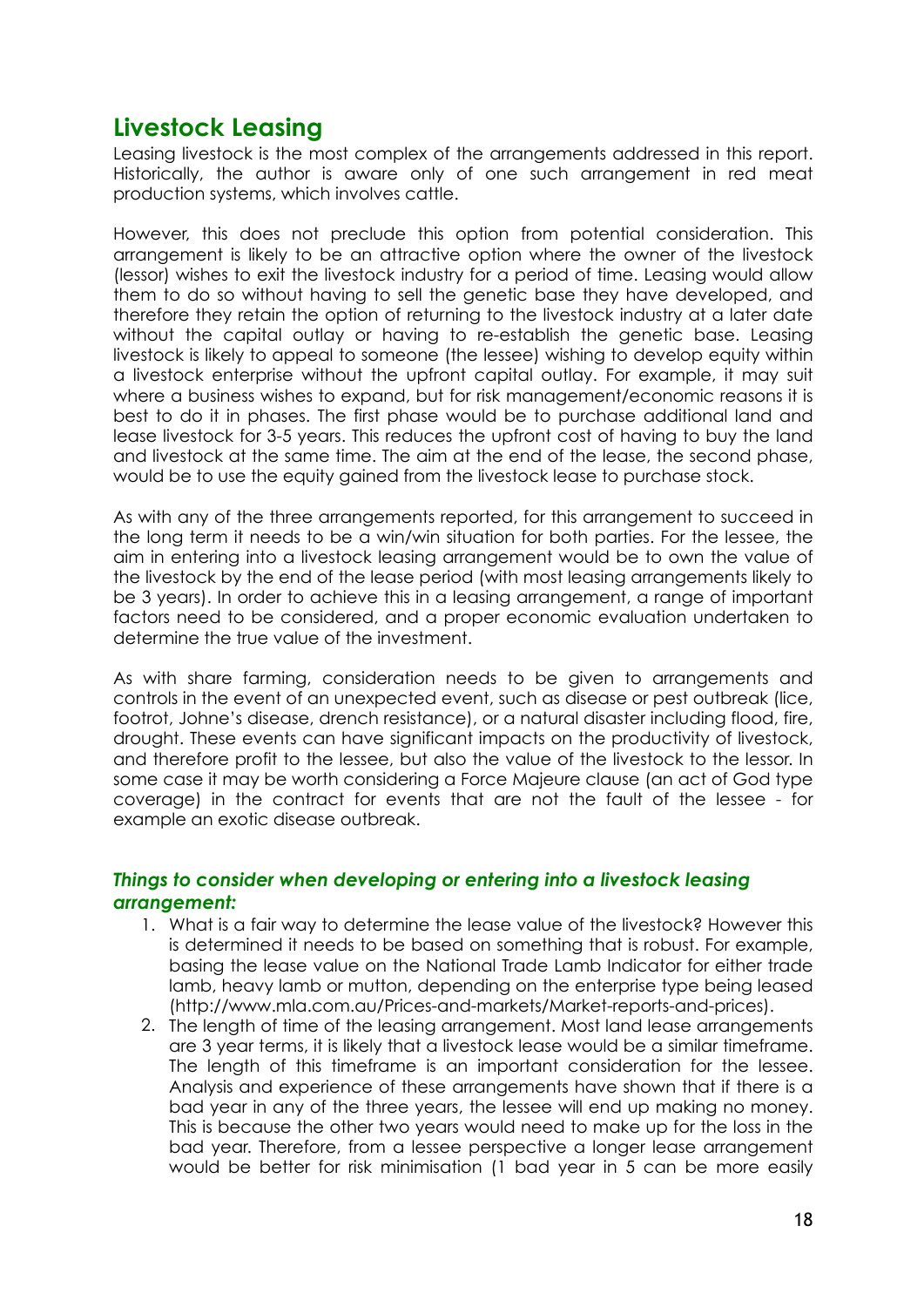buffered than 1 in 3). This also comes back to understanding the agro ecological zone you are farming in and the realistic likelihood of a poor season occurring, and an understanding of market price fluctuations.

#### *Things to ensure are covered if you are the livestock owner:*

- 1. That the person leasing is a good producer and livestock manager. This is very important, as livestock only have value if they are healthy, productive and well managed.
- 2. If it is a breeding operation, protecting the quality of the genetics is important. This can be achieved by having involvement or control over the purchase of sires, and replacement ewes. In a self-replacing situation, it is important that the replacement ewes are grown out properly to ensure the quality and capability of the flock is maintained. At the end of the lease period, or at any time within the lease period, the genetic capability of the livestock needs to be the same as at the start of the leasing arrangement. If not, there needs to be a clause in the contract to the effect, that the livestock owner is compensated by any loss in value of the livestock due to lower genetic value, lower market value (where stock are poorly grown out and fertility/wool yield is compromised), or the age of the flock is higher. This is not an ideal situation, as valuing this decline is very difficult. Instead the owner should be involved in maintaining the genetics from the start.
- 3. If the operation is a terminal lamb breeding operation, covering for depreciation of the ewe is important. Over time and breeding seasons, the value of the ewe becomes lower. So if the owner takes back the ewes at the end of the lease, or at any point in time of the lease, the depreciation of the ewe needs to have been accounted for.
- 4. In any leasing operation, deaths need to be covered.
- 5. In any leasing arrangement, the livestock owner needs to be aware of the return on capital. (What you get out of the investment arrangement).

A livestock leasing example budget has been prepared based on the following scenario (Table 4). The livestock lessee has purchased a 200 ha property with a stocking rate of 10 dse/ha. They are considering leasing ewes for 5 years rather than purchasing them in year 0. The aim for the lessee is to own the value of the stock by the end of the 5 year lease. The example shows a cumulative surplus of \$115,436 at the end of the 5 year lease. Based on a ewe purchase price of \$140 per head (\$140,000 for 1000 ewes), the amount at the end of the lease is lower than the value of the stock. Importantly, the lessee also need to consider the risk of having a poor season, which would further reduce the total surplus in year 5. The budget highlights the risk of this option for the lessee, and the lessee needs to consider other options, including purchasing livestock in year 0.

In this example, the lease cost per ewe has been calculated based on a 5% return on capital, and allowing for depreciation and deaths (Appendix 2.2). The example provides a reasonable return on investment for the livestock owner, however, it is important the livestock owner considers the risks and ensures they have covered themselves as per the points 1-5.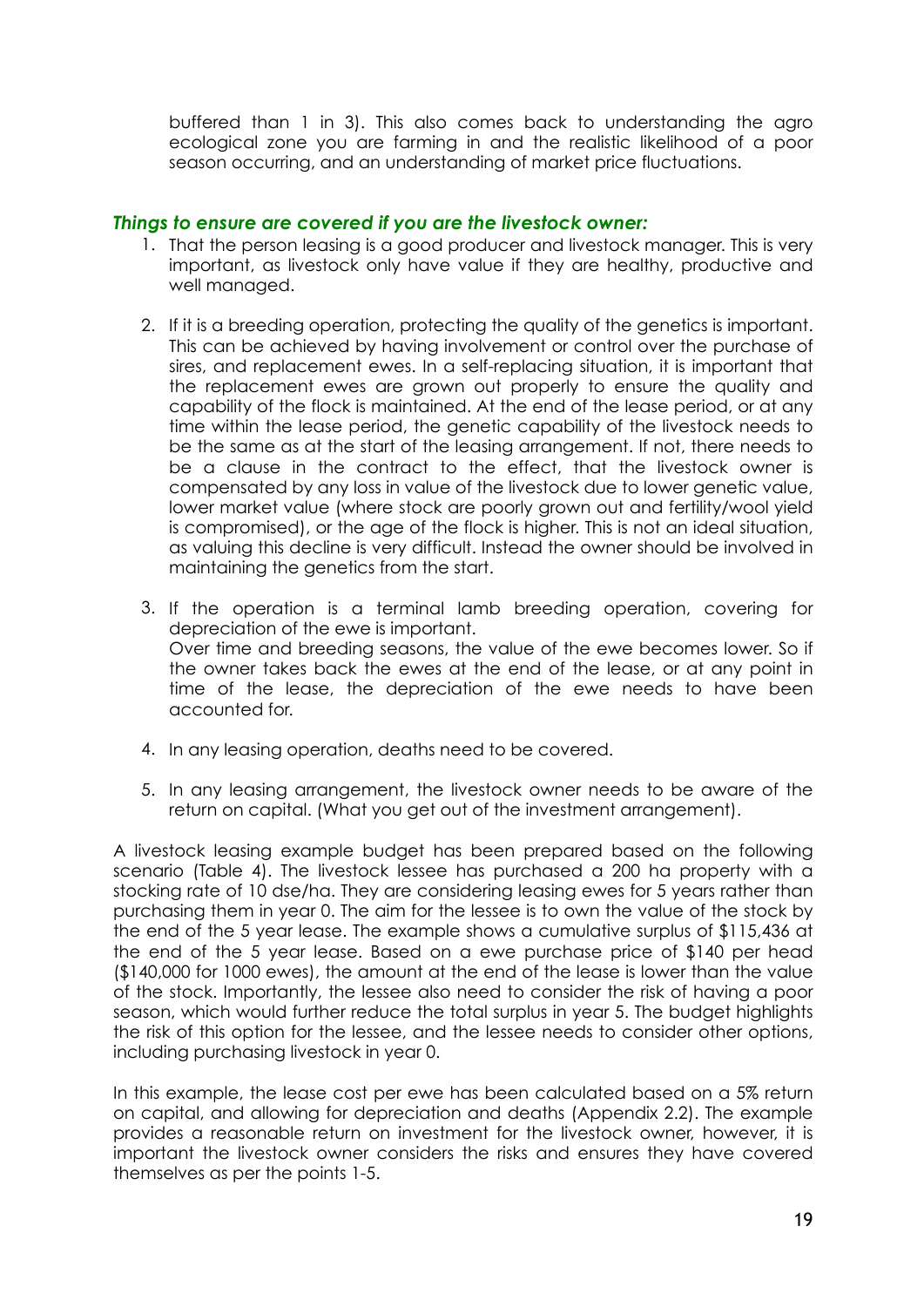Table 3. Livestock leasing example budget base on a scenario of purchasing a 200 ha property (50% of which is financed at 7.5% over 20 years), and leasing 1000 ewes for 5 years. (A breakdown of ewe running costs is provided in Appendix 3.1 and the calculation of the ewe lease rate is provide in Appendix 3.2).

| Area                                                        | 200  | 10 dse/ha                 |                 |           |                   |                   |               |           |
|-------------------------------------------------------------|------|---------------------------|-----------------|-----------|-------------------|-------------------|---------------|-----------|
| <b>Expenses</b>                                             |      |                           | $$$ per<br>Unit | Year 1    | Year <sub>2</sub> | Year <sub>3</sub> | Year 4        | Year 5    |
| Lease Ewes                                                  | 1000 | 1.5y <sub>O</sub><br>ewes | $-22$           | $-22400$  | $-22400$          | $-22400$          | $-22400$      | $-22400$  |
| <b>Purchase Rams</b>                                        | 15   | rams                      | $-800$          | $-12000$  |                   |                   |               |           |
| Running Costs*                                              | 1000 | per ewe                   | $-30$           | $-30000$  | $-29400$          | $-28812$          | $-28236$      | $-27671$  |
| Fertiliser                                                  | 20   | tonne                     | $-350$          | $-7000$   | $-7000$           | $-7000$           | $-7000$       | $-7000$   |
| Principal & Interest Costs (7.5% on 345,000 over<br>20 yrs) | 200  | hectares                  | $-169$          | $-33800$  | $-33800$          | $-33800$          | $-33800$      | $-33800$  |
| Lessee O'hds (Ute, Fuel)                                    | 200  | hectares                  | $-25$           | $-5000$   | $-5000$           | $-5000$           | $-5000$       | $-5000$   |
| Labour                                                      |      |                           | $-12000$        | $-12000$  | $-12000$          | $-12000$          | $-12000$      | $-12000$  |
| <b>Total Expenses</b>                                       |      |                           |                 | $-122200$ | $-10960$<br>0     | $-10901$<br>2     | $-10843$<br>6 | $-107871$ |

| Revenue                |      |       |     |        |       |       |       |       |
|------------------------|------|-------|-----|--------|-------|-------|-------|-------|
| Lambs Sales*           | 1000 | lambs | 100 | 100000 | 98000 | 96040 | 94119 | 92237 |
| Wool*                  | 1000 | ewes  | 40  | 40000  | 39200 | 38416 | 37648 | 36895 |
| Sale of CFA 6.5yo Ewes |      | ewes  | 60  |        |       |       |       |       |

| Total Income              | 140000    | 137200        | 134456   | 13176         | 129132    |
|---------------------------|-----------|---------------|----------|---------------|-----------|
| <b>Total Expenses</b>     | $-122200$ | $-10960$<br>0 | $-10901$ | $-10843$<br>6 | $-107871$ |
| <b>Surplus</b>            | 17800     | 27600         | 25444    | 23331         | 21260     |
| <b>Cumulative Surplus</b> | 17800     | 45400         | 70844    | 94175         | 115436    |

\*Running cost, lamb sale and wool values decline over the 5 year lease reflecting the ewe mortality rate. Depending on the nature of the lease arrangement the number of ewes maybe topped up to maintain the original starting number or the number let decline with natural attrition.

Note: The cumulative surplus could be seen as a return on investment from purchasing the land. There is also some opportunity for capital growth from the land purchase.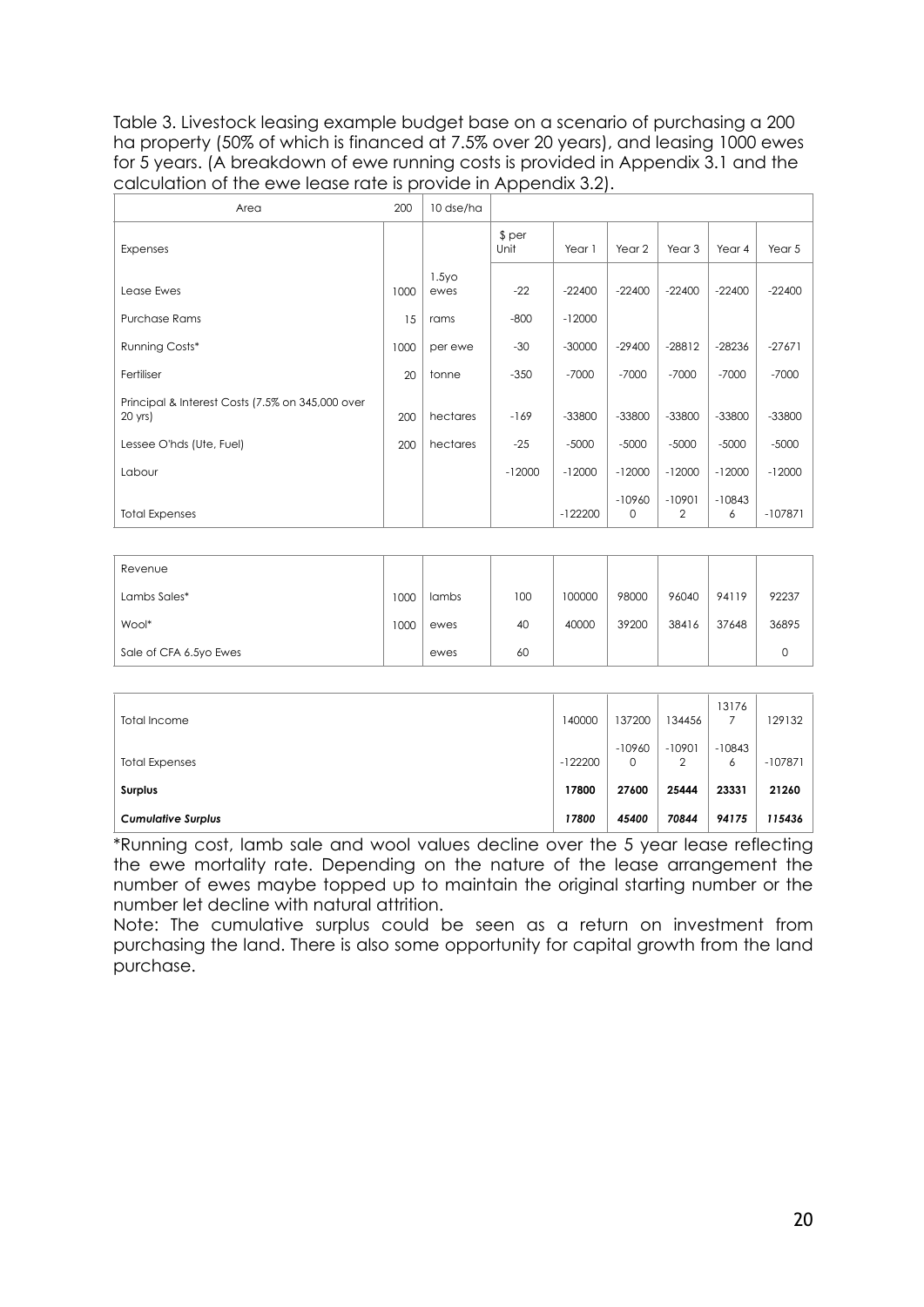# **Appendix**

**1.1** An 8 year profit sharing budget based on the arrangement outlined in the profit sharing case study. Store lambs are valued in November and sold in April the following year as prime lambs.

|                                                         |      |                |                |                |                | Year           |                |                |                |
|---------------------------------------------------------|------|----------------|----------------|----------------|----------------|----------------|----------------|----------------|----------------|
|                                                         |      | 2014           | 2013           | 2012           | 2011           | 2010           | 2009           | 2008           | 2007           |
| Store value*                                            |      | 52             | 49             | 67             | 94             | 82             | 56             | 52             | 76             |
| Running costs                                           |      |                |                |                |                |                |                |                |                |
| Drench                                                  | 0.25 | $\overline{0}$ | $\overline{0}$ | $\mathbf 0$    | 0              | $\mathbf 0$    | $\mathbf 0$    | $\mathbf 0$    | $\overline{0}$ |
| Crutching/shearing                                      | 2.70 | 3              | 3              | 3              | 3              | 3              | 3              | 3              | 3              |
| Deaths (percent of average)<br>of store and sale value) | 2%   | 3              | 3              | 4              | 4              | 5              | 3              | 3              | 4              |
| Selling costs                                           | 5%   | 5              | $\overline{4}$ | 5              | 7              | 8              | 6              | 5              | 6              |
| <b>Interest</b>                                         |      | $\overline{2}$ | $\overline{2}$ | $\overline{2}$ | $\overline{2}$ | $\overline{2}$ | $\overline{2}$ | $\overline{2}$ | $\overline{2}$ |
| Sale price*                                             |      | 90             | 77             | 109            | 130            | 166            | 112            | 103            | 117            |
| Margin/hd:                                              | 26   | 17             | 28             | 20             | 66             | 42             | 38             | 26             |                |
| Ave. margin per head over 8 years:                      |      |                |                |                |                |                |                |                | 33             |

\*Store value and sale prices are based on actual November store lamb prices and April prime lamb prices from Naracoorte Sale Yards, 2007 to 2014 (Data supplied by the National Livestock Reporting Service, 19/6/2015).

Note: The stubble grazing time of 24 weeks was based on the case study, however in many situation stock would not be grazing stubbles for this long.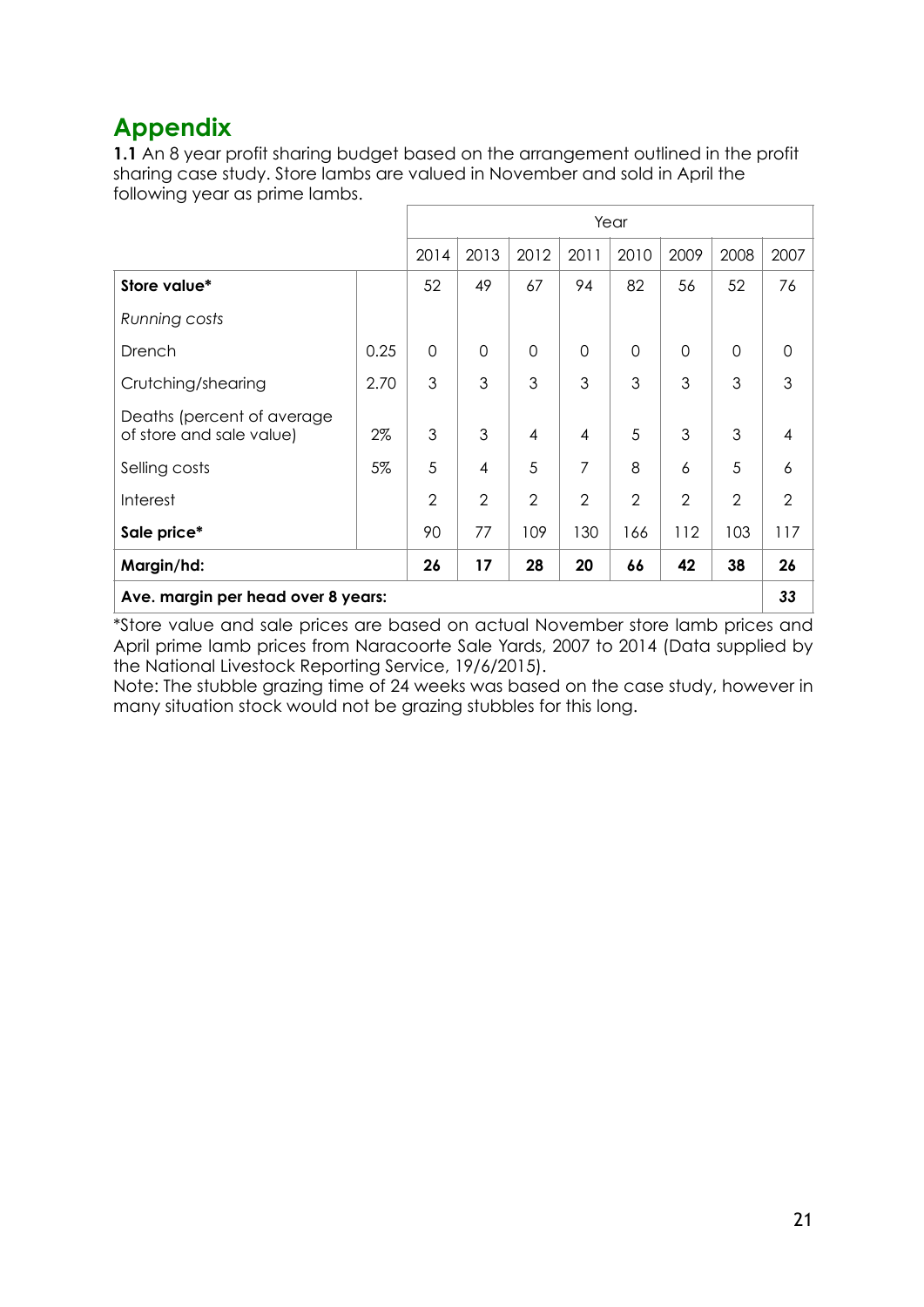| <b>1.2</b> An 8 year lamb feedlotting budget. Store lambs are valued in November, |
|-----------------------------------------------------------------------------------|
| retained in the feedlot for 8 weeks and sold as prime lambs.                      |

|                                                                        |      |                | Year           |                |                |          |                |                |          |
|------------------------------------------------------------------------|------|----------------|----------------|----------------|----------------|----------|----------------|----------------|----------|
|                                                                        |      | 2014           | 2013           | 2012           | 2011           | 2010     | 2009           | 2008           | 2007     |
| <b>Store value</b>                                                     |      | 52             | 49             | 67             | 94             | 82       | 56             | 52             | 76       |
| <b>Feeding Costs</b>                                                   |      |                |                |                |                |          |                |                |          |
| Grain price*                                                           |      | 240            | 275            | 175            | 265            | 210      | 260            | 440            | 400      |
| Introductory phase (t required ** grain<br>0.02<br>price)              |      | $\overline{4}$ | $\overline{4}$ | $\mathfrak{S}$ | $\overline{4}$ | 3        | $\overline{4}$ | $\overline{7}$ | 6        |
| Finishing phase (t required ** grain<br>0.06<br>price)                 |      | 14             | 17             | 11             | 16             | 13       | 16             | 26             | 24       |
| Running costs                                                          |      |                |                |                |                |          |                |                |          |
| Drench                                                                 | 0.25 | $\mathbf{O}$   | $\Omega$       | $\mathbf 0$    | $\Omega$       | $\Omega$ | $\Omega$       | $\Omega$       | $\Omega$ |
| Vaccination                                                            | 0.15 | $\mathbf 0$    | $\Omega$       | $\Omega$       | $\Omega$       | $\Omega$ | $\Omega$       | $\Omega$       | $\Omega$ |
| Deaths and shy feeders (percent of<br>average of store and sale value) | 5%   | $\overline{7}$ | 6              | 9              | 11             | 12       | 8              | 8              | 10       |
| Interest                                                               |      | 1              | 1              | 1              | 1              | 1        | 1              | 1              | 1        |
| Selling costs                                                          | 5%   | 5              | $\overline{4}$ | 5              | $\overline{7}$ | 8        | 6              | 5              | 6        |
| Sale price                                                             |      | 90             | 77             | 109            | 130            | 166      | 112            | 103            | 117      |
| Margin/hd:                                                             |      | $\overline{7}$ | $-4$           | 13             | $-3$           | 46       | 21             | 4              | -6       |
| Ave. margin per head over 8 years:                                     |      |                |                |                |                |          |                |                | 10       |

\*Grain price is the actual feed price for the corresponding year.

\*\*Information for feed required and days on feed from: Duddy G, Bell A, Shands C, Hegarty R, 2007, PRIMEFACT 523 Feedlotting lambs, NSW DPI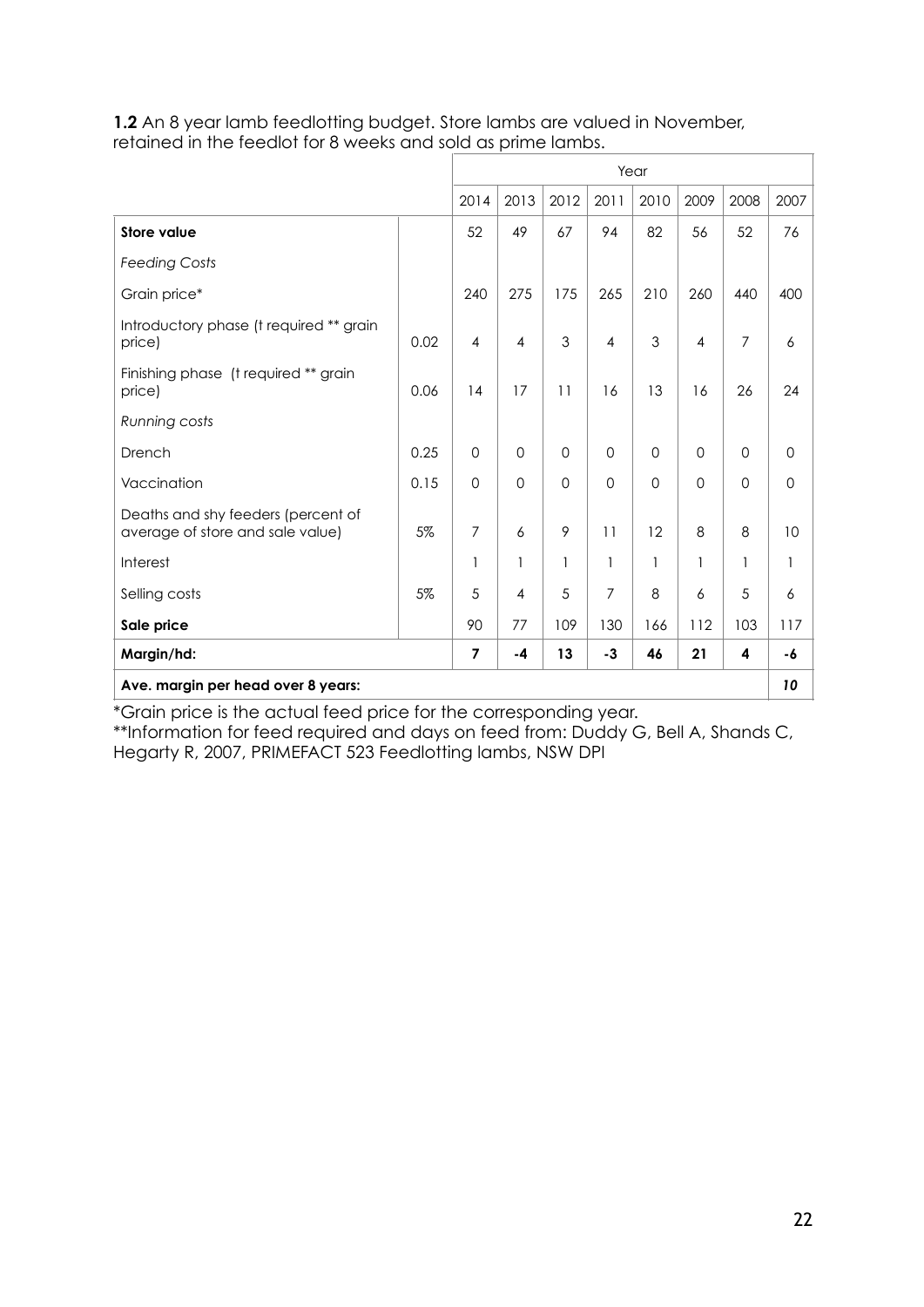**1.3** An 8 year agistment lamb finishing budget. Store lambs are valued in November, agisted on crop stubbles for 24 weeks and sold as prime lambs in April the following year.

|                                                        |                |                | Year           |                |                |                |                |                |                |  |
|--------------------------------------------------------|----------------|----------------|----------------|----------------|----------------|----------------|----------------|----------------|----------------|--|
|                                                        |                | 2014           | 2013           | 2012           | 2011           | 2010           | 2009           | 2008           | 2007           |  |
| Store value*                                           |                | 52             | 49             | 67             | 94             | 82             | 56             | 52             | 76             |  |
| Running costs                                          |                |                |                |                |                |                |                |                |                |  |
| Agistment (24 wks $@$ \$0.50)                          | 12             | 12             | 12             | 12             | 12             | 12             | 12             | 12             | 12             |  |
| Drench                                                 |                | 0              | $\overline{0}$ | $\mathbf 0$    | $\mathbf 0$    | $\overline{0}$ | $\Omega$       | $\mathbf 0$    | $\Omega$       |  |
| 70<br>Crutching/shearing                               |                | 3              | 3              | 3              | 3              | 3              | 3              | 3              | 3              |  |
| Deaths (percent of average of<br>store and sale value) |                | 3              | 3              | $\overline{4}$ | $\overline{4}$ | 5              | 3              | 3              | 4              |  |
| Selling costs                                          |                | 5              | $\overline{4}$ | 5              | $\overline{7}$ | 8              | 6              | 5              | 6              |  |
| Interest                                               | $\overline{2}$ | $\overline{2}$ | $\overline{2}$ | $\overline{2}$ | $\overline{2}$ | $\overline{2}$ | $\overline{2}$ | $\overline{2}$ | $\overline{2}$ |  |
| Sale price*                                            |                | 90             | 77             | 109            | 130            | 166            | 112            | 103            | 117            |  |
| Margin/hd:                                             |                | 14             | 5              | 16             | 8              | 54             | 30             | 26             | 14             |  |
| Ave. margin per head over 8 years:                     |                |                |                |                |                |                |                |                | 21             |  |

\*Store value and sale prices are based on actual November store lamb prices and April prime lamb prices from Naracoorte Sale Yards, 2007 to 2014 (Data supplied by the National Livestock Reporting Service, 19/6/2015).

Note: The stubble grazing time of 24 weeks was based on the case study, however in many situations stock would not be grazing stubbles for this long.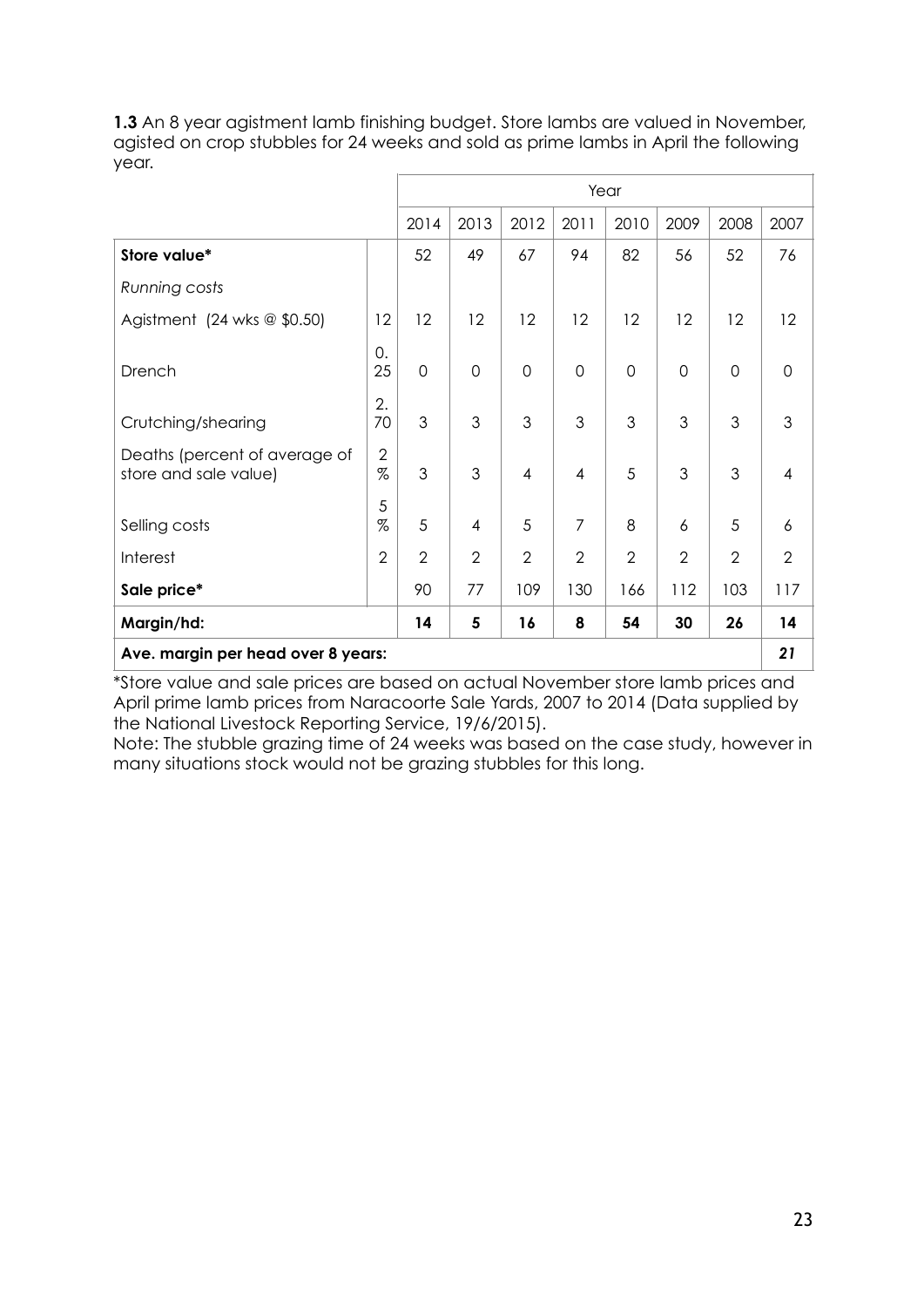| 2.1 Break down of ewe running costs used in the livestock leasing example budget. |  |  |  |  |
|-----------------------------------------------------------------------------------|--|--|--|--|
|                                                                                   |  |  |  |  |

| <b>Ewe Costs</b>       | Shearing         | $-5$ |
|------------------------|------------------|------|
|                        | Animal<br>Health | $-2$ |
|                        | Selling<br>Costs | $-7$ |
|                        | Freight          | $-4$ |
|                        | Rams             | $-5$ |
|                        | Feed             | $-5$ |
|                        | Other            | $-2$ |
| <b>Total Ewe Costs</b> | $-30$            |      |